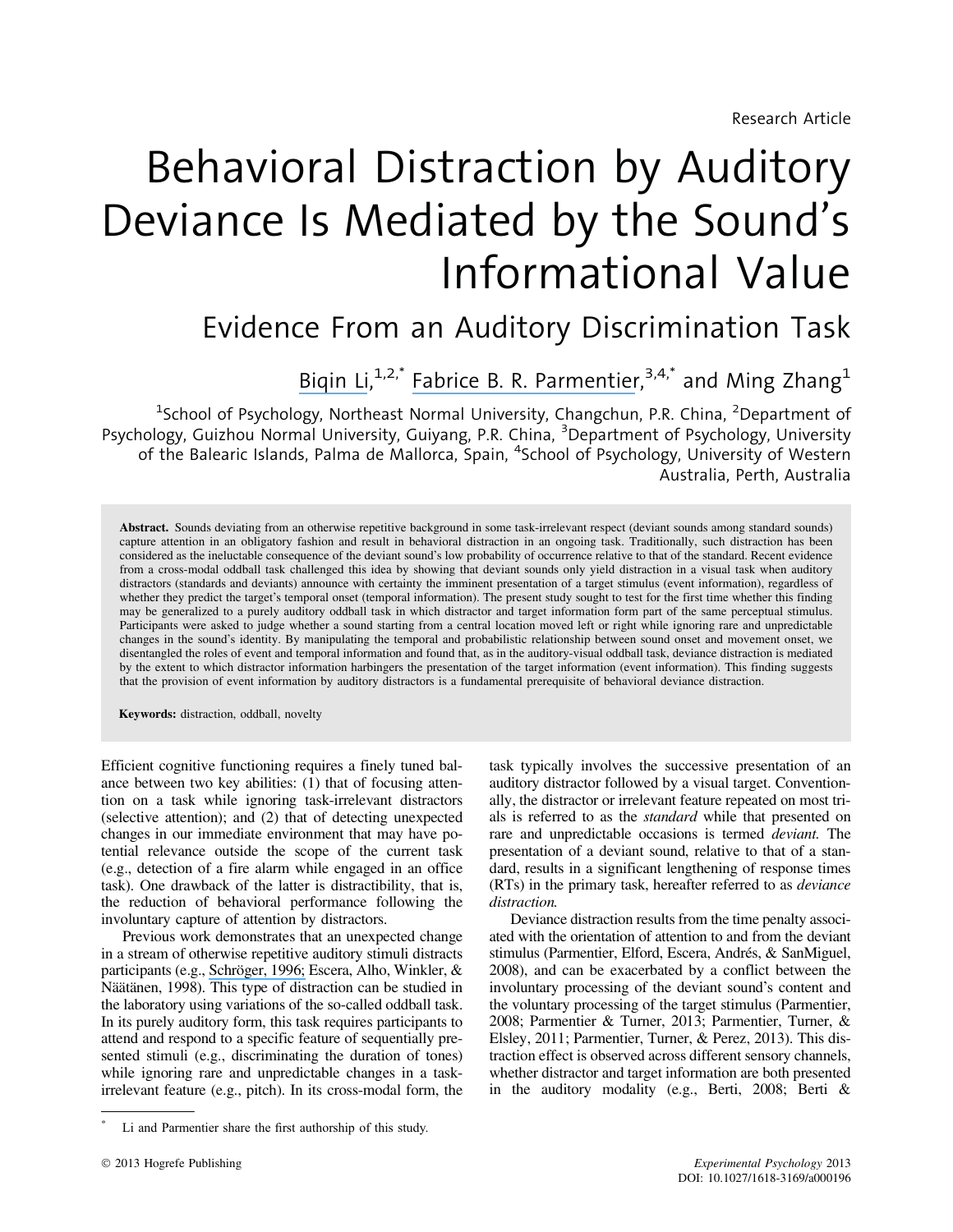Schröger, 2003; Horváth & Winkler, 2010; Roeber, Widmann, & Schröger, 2003; Schröger, 1996), the visual modality (Berti & Schröger, 2004; Boll & Berti, 2009), or in different modalities, such as in the auditoryvisual (Andrés, Parmentier, & Escera; 2006; Ljungberg & Parmentier, 2012a; Munka & Berti, 2006; Parmentier & Andres, 2010; Parmentier, Maybery, & Elsley, 2010; SanMiguel, Linden, & Escera, 2010) or tactile-visual cross-modal oddball tasks (Ljungberg & Parmentier, 2012b; Parmentier, Ljungberg, Elsley, & Lindkvist, 2011). Hence the evidence clearly indicates that deviance distraction is not limited to a specific modality or combination of modalities.

### The Role of the Distractor's Informational Value

Deviance has been implicitly considered as a sufficient condition for the obligatory emergence of behavioral distraction (e.g., [Escera et al., 1998](https://www.researchgate.net/publication/13483513_Neural_Mechanisms_of_Involuntary_Attention_to_Acoustic_Novelty_and_Change?el=1_x_8&enrichId=rgreq-667e20b14c37f2c161fa241115292ef8-XXX&enrichSource=Y292ZXJQYWdlOzIzNjU4MDQ5OTtBUzo5ODg5NzczNzI4OTc0MkAxNDAwNTkwNDY2OTgx)). This view was challenged by Ljungberg, Parmentier, Leiva, and Vega, 2012 (see also [Parmentier, Elsley, & Ljungberg, 2010;](https://www.researchgate.net/publication/42588677_Behavioral_distraction_by_auditory_novelty_is_not_only_about_novelty_The_role_of_the_distracter) Wetzel, Widmann,  $& Schröger, 2012)$  who noted that auditory distractors in past cross-modal studies invariably announced a target stimulus (event information) after a fixed temporal interval (temporal information), thereby fulfilling the role of unspe-cific warning (e.g., [Hackley, 2009;](https://www.researchgate.net/publication/23276659_The_speeding_of_voluntary_reaction_by_a_warning_signal_Presidential_Address_2006?el=1_x_8&enrichId=rgreq-667e20b14c37f2c161fa241115292ef8-XXX&enrichSource=Y292ZXJQYWdlOzIzNjU4MDQ5OTtBUzo5ODg5NzczNzI4OTc0MkAxNDAwNTkwNDY2OTgx) Niemi & Näätänen, [1981](https://www.researchgate.net/publication/222238945_Non-aging_foreperiod_and_simple_reaction_time?el=1_x_8&enrichId=rgreq-667e20b14c37f2c161fa241115292ef8-XXX&enrichSource=Y292ZXJQYWdlOzIzNjU4MDQ5OTtBUzo5ODg5NzczNzI4OTc0MkAxNDAwNTkwNDY2OTgx)). Ljungberg et al. reported the results of an auditory-visual cross-modal oddball in which the event and temporal information was manipulated orthogonally by varying the probability distractors were followed by targets (.5 vs. 1) and the temporal interval between the two (100, 200, or 300 ms). Comparing the effects of deviant sounds in four conditions differing in terms of the type of information conveyed by the auditory distractors (Event + Temporal, Event, Temporal, Uninformative), they found deviance distraction whenever event information was present and not when it was absent. These results suggest that unexpected changes in a stream of sounds yield behavioral distraction as long as they carry relevant goal-directed information, specifically, the likelihood of occurrence of a target. Temporal information, in contrast, did not affect distraction, at least for temporal intervals of the typically size used in the cross-modal oddball task.

## Generalizing the Effect of Informational Value on Deviance Distraction

The question at stake here is whether the mediation of deviance distraction by the distractor's informational value can be generalized from the cross-modal oddball task to an auditory task (e.g., Berti & Schröger, 2003; Schröger, 1996) and, hence, potentially constitute a general principle of behavioral deviance distraction. From an informational point of view, we would like to argue that distractor and

target information in auditory oddball tasks maintain a relationship that can be described as conveying event and, in some studies, temporal information. Let us consider the task used in the vast majority of the auditory oddball tasks: the duration judgment task. In that task, participants judge whether sounds are short or long irrespective of rare changes in pitch. The pitch information is available from the onset of the sound, and the point in time at which the sound can either stop (short) or continue (long) always follows the sound's onset by a fixed interval. Distractors therefore provide temporal information about the target feature (duration). Furthermore, because sounds necessarily always contain both pitch and duration information, the presentation of pitch information always announces the upcoming occurrence of the target feature (in this case the point in time when short and long sounds can be discriminated). Distractor sounds therefore also provide event information in this task.

A review of past studies including auditory oddball tasks in which participants attend to one feature of auditory stimuli while instructed to ignore another, and in which behavioral performance was measured, reveals that 22/30 used the duration discrimination task discussed above (see Table 1). In the remaining studies, the distractor stimulus or feature always preceded the target, typically within the same auditory object ([Grimm et al., 2008;](https://www.researchgate.net/publication/5562106_Optimizing_the_auditory_distraction_paradigm_Behavioral_and_event-related_potential_effects_in_a_lateralized_multi-deviant_approach?el=1_x_8&enrichId=rgreq-667e20b14c37f2c161fa241115292ef8-XXX&enrichSource=Y292ZXJQYWdlOzIzNjU4MDQ5OTtBUzo5ODg5NzczNzI4OTc0MkAxNDAwNTkwNDY2OTgx) Hölig & Berti, [2010;](https://www.researchgate.net/publication/44802617_To_switch_or_not_to_switch_Brain_potential_indices_of_attentional_control_after_task-relevant_and_task-irrelevant_changes_of_stimulus_features?el=1_x_8&enrichId=rgreq-667e20b14c37f2c161fa241115292ef8-XXX&enrichSource=Y292ZXJQYWdlOzIzNjU4MDQ5OTtBUzo5ODg5NzczNzI4OTc0MkAxNDAwNTkwNDY2OTgx) Horváth, Roeber, Bendixen, & Schröger, 2008; Roeber, Berti, Müller, Widman, & Schröger, 2009; Schröger, 1996; Wetzel, Berti, Widmann, & Schröger, [2004;](https://www.researchgate.net/publication/8538265_Distraction_and_reorientation_in_children_A_behavioral_and_ERP_study?el=1_x_8&enrichId=rgreq-667e20b14c37f2c161fa241115292ef8-XXX&enrichSource=Y292ZXJQYWdlOzIzNjU4MDQ5OTtBUzo5ODg5NzczNzI4OTc0MkAxNDAwNTkwNDY2OTgx) Wetzel, Widmann, & Schröger, 2009), with one exception (Rinne, Särkkä, Degerman, Schröger, & Alho, 2006, where distractor and target occurred simultaneously). In all studies, the presentation of the distractor was perfectly correlated with that of the target.

In summary, past studies measuring behavioral deviance distraction in purely auditory oddball tasks involved stimuli that can be regarded as conveying event information and, for several, temporal information, similar to what has been observed in auditory-visual oddball tasks. This begs an important question: Is deviance distraction in auditory oddball tasks mediated by the distractor's informational value (as is observed in the cross-modal oddball task)? To address this issue, we carried out an experiment in which participants categorized the lateral movement of a sound while ignoring rare and unexpected changes of its identity. We compared deviance distraction as a function of the type of information provided by auditory distractors about the targets (event, temporal, both, or none). If behavioral distraction obeys the same principles in auditory and auditory-visual cross-modal tasks, distraction should be observed when sounds convey event information and not otherwise.

#### Methods

#### Participants

Eighty participants (63 females) from the Northeast Normal University of China took part in this experiment in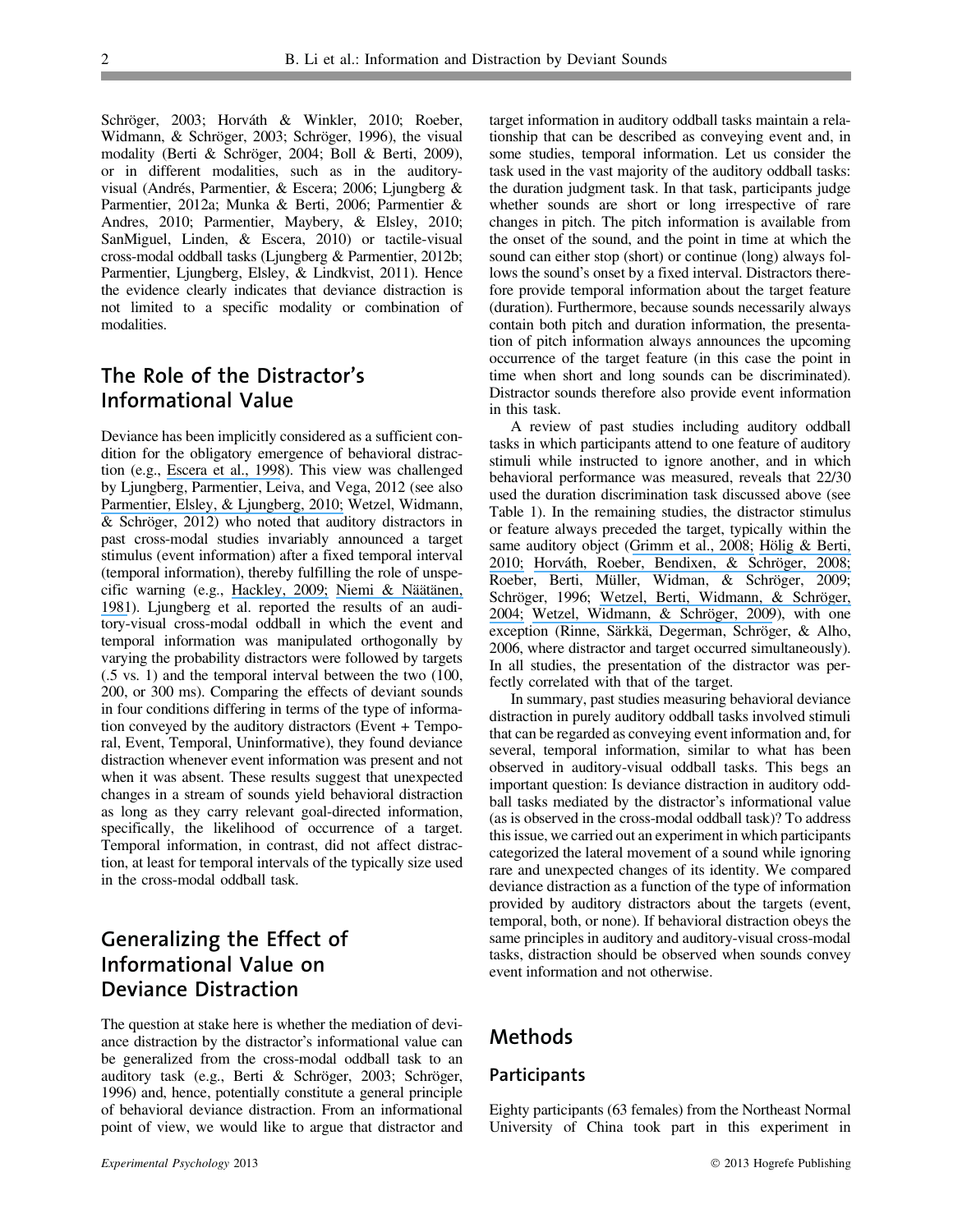|                                                                     |                           |                                                          | three-stimulus paradigm in which participants only respond to a rare target and not to standard and deviant stimuli are therefore excluded). The table<br>displays their key methodological characteristics, including the modality in which stimuli were presented, their duration, the nature of the standard and<br>Table 1. Alphabetically ordered list of studies using an auditory oddball task in which behavioral distraction was measured and reported (studies using the so-called<br>deviant/novel manipulation, and the task participants were asked to perform. Behavioral distraction was observed in all studies |                                                              |
|---------------------------------------------------------------------|---------------------------|----------------------------------------------------------|---------------------------------------------------------------------------------------------------------------------------------------------------------------------------------------------------------------------------------------------------------------------------------------------------------------------------------------------------------------------------------------------------------------------------------------------------------------------------------------------------------------------------------------------------------------------------------------------------------------------------------|--------------------------------------------------------------|
| Study                                                               | Stimulus duration<br>(ms) | Standard                                                 | Novel/deviant                                                                                                                                                                                                                                                                                                                                                                                                                                                                                                                                                                                                                   | Participant's task                                           |
| Bendixen, Prinz, Horváth, Trujillo-<br>Barreto, and Schröger (2008) | 50 or 120                 | Tone                                                     | Tone (sequential pattern violation)                                                                                                                                                                                                                                                                                                                                                                                                                                                                                                                                                                                             | Duration judgment (2-AFC)                                    |
| Bendixen et al. (2007)                                              | 200 or 400                | Tone                                                     | Tone (sequential pattern violation)                                                                                                                                                                                                                                                                                                                                                                                                                                                                                                                                                                                             | Duration judgment (2-AFC)                                    |
| Bendixen and Schröger (2008)                                        | 200 or 400                | Tone                                                     | Tone (sequential pattern violation)                                                                                                                                                                                                                                                                                                                                                                                                                                                                                                                                                                                             | Duration judgment (2-AFC)                                    |
| Berti (2008)                                                        | $200$ or $400$            | Tone                                                     | Tone (different pitch, loudness, or                                                                                                                                                                                                                                                                                                                                                                                                                                                                                                                                                                                             | Duration judgment (2-AFC)                                    |
| Berti, Roeber, and Schröger (2004)                                  | 200 or 400                | Tone                                                     | Tone (different pitch)<br>location)                                                                                                                                                                                                                                                                                                                                                                                                                                                                                                                                                                                             | Duration judgment (2-AFC)                                    |
| Berti and Schröger (2001)                                           | 200 or 400                | Tone or triangle                                         | Tone (different pitch) or modified                                                                                                                                                                                                                                                                                                                                                                                                                                                                                                                                                                                              | Duration judgment (respond to                                |
|                                                                     |                           |                                                          | triangle (location or orientation)                                                                                                                                                                                                                                                                                                                                                                                                                                                                                                                                                                                              | long, not short)                                             |
| Berti and Schröger (2003)                                           | 200 or 400                | Tone                                                     | Tone (different pitch)                                                                                                                                                                                                                                                                                                                                                                                                                                                                                                                                                                                                          | Duration judgment (2-AFC)                                    |
| Boll and Berti (2009)                                               | 200 or 400                | Tone or triangle                                         | Tone (different pitch) or modified                                                                                                                                                                                                                                                                                                                                                                                                                                                                                                                                                                                              | Duration judgment (respond to                                |
|                                                                     |                           |                                                          | triangle (location)                                                                                                                                                                                                                                                                                                                                                                                                                                                                                                                                                                                                             | long, not short)                                             |
| Grimm et al. (2008)                                                 | 200                       | One of two                                               | One of two consonant-vowel                                                                                                                                                                                                                                                                                                                                                                                                                                                                                                                                                                                                      | Phonemic discrimination task                                 |
|                                                                     |                           | consonant-vowel                                          | syllables (different pitch, location,                                                                                                                                                                                                                                                                                                                                                                                                                                                                                                                                                                                           | $(2-AFC)$                                                    |
|                                                                     |                           | syllables                                                | or duration)                                                                                                                                                                                                                                                                                                                                                                                                                                                                                                                                                                                                                    |                                                              |
| Hölig and Berti (2010)                                              | 200                       | Tone                                                     | Tone (different pitch)                                                                                                                                                                                                                                                                                                                                                                                                                                                                                                                                                                                                          | Location judgment (central vs.<br>lateral)                   |
| Horváth, Roeber, et al. (2008)                                      | 50 and 250 (pairs         | Pair of tones                                            | Spectral difference between first                                                                                                                                                                                                                                                                                                                                                                                                                                                                                                                                                                                               | Pitch change direction judgment                              |
|                                                                     | of tones)                 |                                                          | and second tone                                                                                                                                                                                                                                                                                                                                                                                                                                                                                                                                                                                                                 |                                                              |
| Horváth, Sussman, Winkler, and<br>Schröger (2011)                   | $100$ or $200\,$          | Tone                                                     | Tone (different pitch)                                                                                                                                                                                                                                                                                                                                                                                                                                                                                                                                                                                                          | Duration judgment (respond to<br>long, not short)            |
| Horváth and Winkler (2010)                                          | Continuous sound          | Tone                                                     | Pitch glide                                                                                                                                                                                                                                                                                                                                                                                                                                                                                                                                                                                                                     | Temporal gap detection                                       |
| ankowiak and Berti (2007)                                           | 200 or 400                | Tone                                                     | Tone (different pitch, loudness, or                                                                                                                                                                                                                                                                                                                                                                                                                                                                                                                                                                                             | Duration judgment (2-AFC)                                    |
|                                                                     |                           |                                                          | location)                                                                                                                                                                                                                                                                                                                                                                                                                                                                                                                                                                                                                       |                                                              |
| Muller-Gass and Schröger (2007)<br>Mager et al. (2005)              | 200 or 400<br>100 or 400  | Tone<br>Tone                                             | Tone (different pitch)<br>Tone (different pitch)                                                                                                                                                                                                                                                                                                                                                                                                                                                                                                                                                                                | Duration judgment (2-AFC)<br>Duration judgment (2-AFC)       |
|                                                                     | 190 or 310                |                                                          |                                                                                                                                                                                                                                                                                                                                                                                                                                                                                                                                                                                                                                 |                                                              |
| Rinne et al. (2006)                                                 | 100                       |                                                          | Harmoniccomplexes                                                                                                                                                                                                                                                                                                                                                                                                                                                                                                                                                                                                               | Harmonic complexes (different<br>intensity)                  |
| Pitch judgment (2-AFC)                                              |                           |                                                          |                                                                                                                                                                                                                                                                                                                                                                                                                                                                                                                                                                                                                                 |                                                              |
| Roeber et al. (2009)                                                | 200 or 400<br>400         | Four syllables<br>Tone                                   | Four syllables (different pitch)<br>Tone (different pitch)                                                                                                                                                                                                                                                                                                                                                                                                                                                                                                                                                                      | Syllable discrimination (2-AFC)<br>Duration judgment (2-AFC) |
| Roeber, Berti, and Schröger (2003)<br>Roeber, Berti, Widmann, and   | 200 or 400                | Tone                                                     | Tone (different pitch)                                                                                                                                                                                                                                                                                                                                                                                                                                                                                                                                                                                                          | Duration judgment (2-AFC)                                    |
| Schröger (2005)                                                     |                           |                                                          |                                                                                                                                                                                                                                                                                                                                                                                                                                                                                                                                                                                                                                 |                                                              |
| Roeber et al. (2003)                                                | 200 or 400                | noise from central<br>Burst of white<br>or left location | Burst of white noise (different<br>location or different duration,<br>depending on task)                                                                                                                                                                                                                                                                                                                                                                                                                                                                                                                                        | Duration judgment (2-AFC) or<br>location judgment (2-AFC)    |
|                                                                     |                           |                                                          |                                                                                                                                                                                                                                                                                                                                                                                                                                                                                                                                                                                                                                 |                                                              |

m.

(Continued on next page)

(Continued on next page)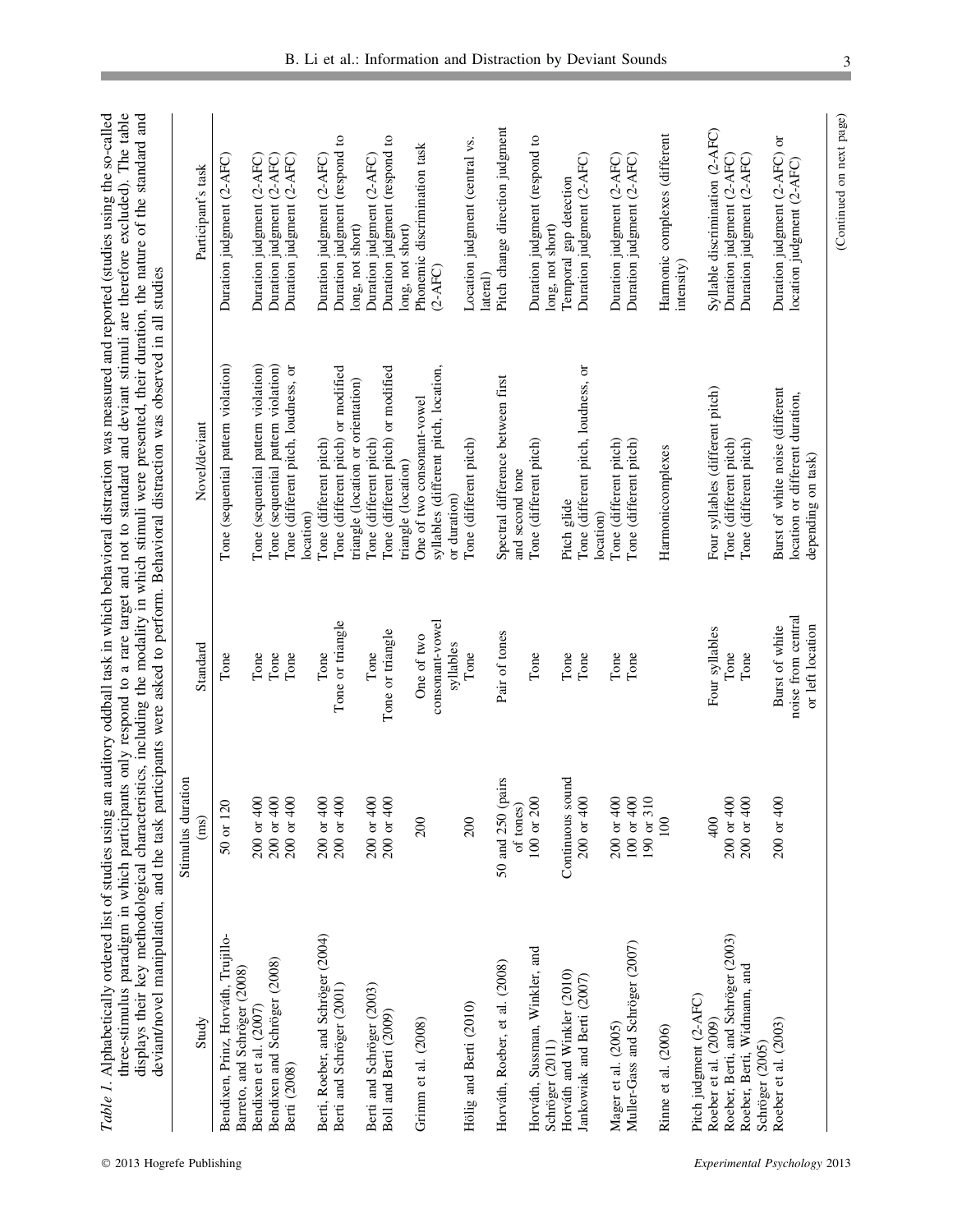| Table 1. (Continued)                                     |                   |               |                                    |                                                                     |
|----------------------------------------------------------|-------------------|---------------|------------------------------------|---------------------------------------------------------------------|
|                                                          | Stimulus duration |               |                                    |                                                                     |
| Study                                                    | (ms)              | Standard      | Novel/deviant                      | Participant's task                                                  |
| Sabri, Liebenthal, Waldron,<br>Medler, and Binder (2006) | $50$ or $60$      | Tone          | Tone (different pitch)             | Duration judgment (2-AFC)                                           |
|                                                          | $50$ or $100$     |               |                                    |                                                                     |
| Schröger (1996)                                          | $\degree$         | Tone          | Tone (different pitch)             | Intensity judgment (2-AFC) in left                                  |
|                                                          |                   |               |                                    | right channel (fixed SOA between<br>channel while ignoring tones in |
|                                                          |                   |               |                                    | channels)                                                           |
| Schröger, Giard, and Wolff (2000)                        | $200$ or $400$    | Tone          | Tone (different pitch)             | Duration judgment (2-AFC)                                           |
| Schröger and Wolff (1998)                                | 200<br>$100$ or 2 | Tone          | Tone (different pitch, with small, | Duration judgment (respond to                                       |
|                                                          |                   |               | medium, and large deviation)       | long, not short)                                                    |
| Sussman, Winkler, and Schröger<br>(2003)                 | $100$ or $200$    | Tone          | Tone (different pitch)             | Duration judgment (respond to<br>long, not short)                   |
| Wetzel et al. (2004)                                     | $rac{400}{1}$     | Animal sounds | Location                           | Sound discrimination (2-AFC)                                        |
| Wetzel and Schröger (2007)                               | $200$ or $500$    | Tone          | Tone (different pitch)             | Ouration judgment (2-AFC)                                           |
| Wetzel, Widmann, Berti, and                              | 200 or 500        | Tone          | Tone (different pitch)             | Duration judgment (2-AFC)                                           |
| Schröger (2006)                                          |                   |               |                                    |                                                                     |
| Wetzel et al. (2009)                                     | 500               | Tone          | Environmental sounds               | Left/right categorization of sound                                  |
|                                                          |                   |               |                                    | movement                                                            |

in left<br>s in<br>stween

exchange for a small payment. All participants reported normal hearing and normal or corrected-to-normal vision. Participants were between 19 and 29 years old  $(M =$  $20.01$ ,  $SD = 2.11$ ). None of the participants reported any history of attention-related disorders. All participants were informed about the experimental procedure and were naïve to the purpose of the experiment. Twenty participants were randomly allocated to each of four experimental conditions (see below).

#### **Materials**

B. Li et al.: Information and Distraction by Deviant Sounds

All auditory stimuli were created from two binaural normalized sounds, each 400 ms long. Both were low-pass filtered at 1,000 Hz using a static filter with a steepness of 10 dB per octave. One sound was that of a buzzing bee. The other was of a croaking frog. Fourteen sounds were used in the experiment. Two consisted of the sounds as described above (bee and frog sounds presented binaurally with identical sound intensity in the left and right channels). The remaining 12 sounds consisted of digitally edited versions of the bee and frog sounds in which a movement to the left or the right auditory channel started at one of three temporal positions (100, 200, and 300 ms after the sound's onset). The movement was simulated by linearly reducing sound intensity in one auditory channel (e.g., left) in order to reach minimum intensity by the end of the original sound duration while maintaining sound intensity unchanged in the other channel. Sounds were presented through headphones with a starting intensity of approximately 70 dB. The task was programmed in the E-Prime software (Psychology Software Tools, Pittsburgh, PA) and administered on a PC computer.

#### Design and Procedure

The participant's task consisted in discriminating the direction in which sounds presented through headphones moved by pressing corresponding keys on the computer keyboard using two fingers from their dominant hand (keys 1 and 2 on the numerical keypad for left and right movements, respectively). Each trial consisted in the presentation of a sound followed by a 2,000 ms interval during which participants were required to respond. The next trial was automatically presented at the end of that response period. In 80% of trials, the sound participants categorized was that of the bee (standard) while in the remaining 20% it was that of the frog (deviant). Participants were instructed to try to ignore the identity of the sound and to concentrate instead on the direction in which it moved. Instructions also emphasized the need for both speed and accuracy.

Four experimental conditions (Event + Temporal, Event, Temporal, and Uninformative, see below) were compared between participants, each involving standard and deviant sounds (within-participant factor). Each condition included 25 practice trials followed by 900 test trials separated in six blocks of 150 trials. Each block contained 30 deviant trials and 120 standard trials, randomly ordered with the constraint that two deviant trials were never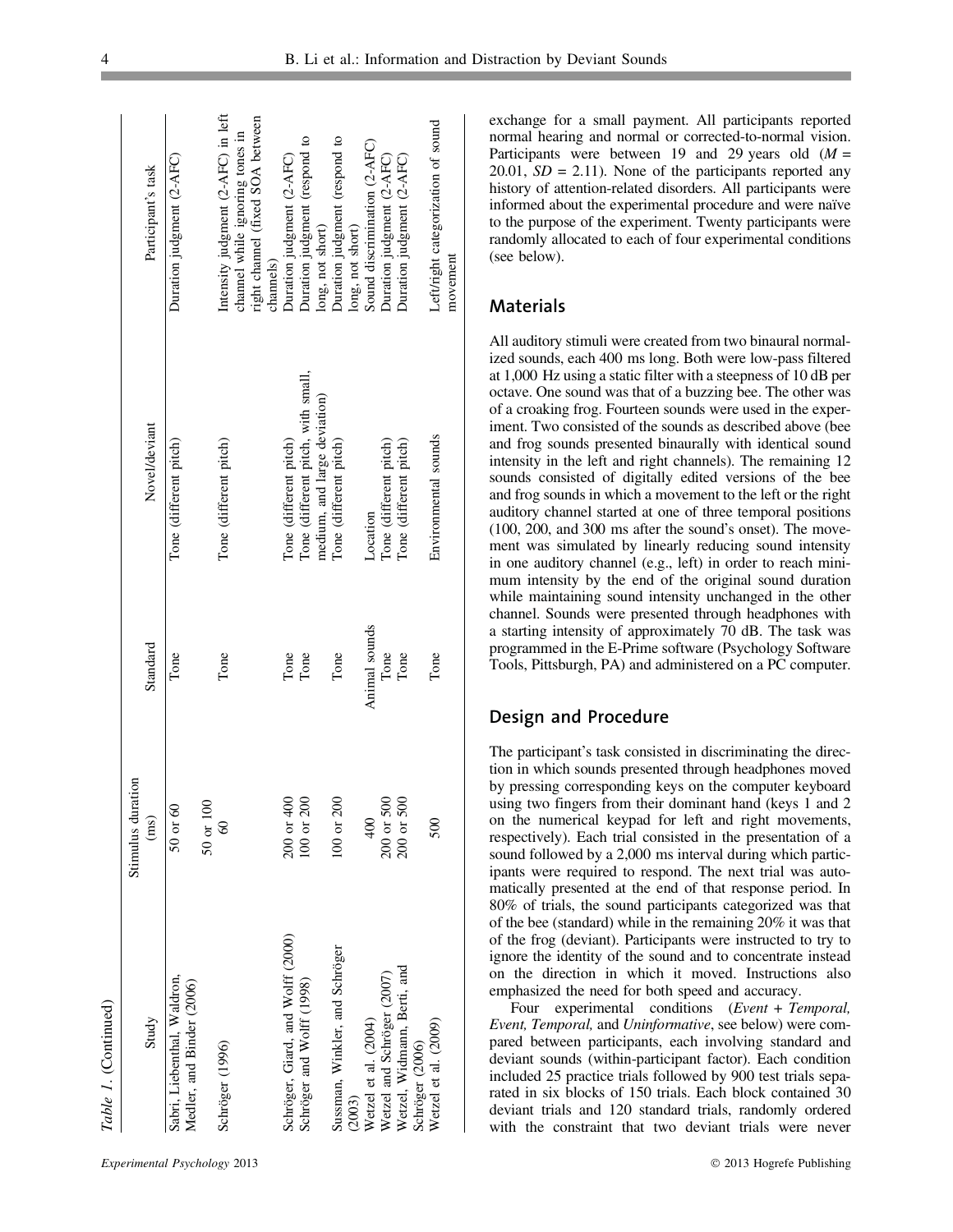Accuracy

presented in immediate succession. Left and right sounds occurred with equal probability and unpredictably in all experimental conditions. The between-subjects conditions differed with respect to the probability that the sound would move (1 or .5) and the time at which the movement would begin (100, 200, or 300 ms into the sound), allowing us to create conditions in which event and temporal information were manipulated orthogonally in a 2 (Event information: present, absent)  $\times$  2 (Temporal information: present, absent) design. In the Event + Temporal Information condition, all sounds included a movement and this movement began 200 ms after the sound's onset. As a result, the sound's onset always announced the upcoming presentation of the target information (movement) and its predicted temporal onset. In the Event Information condition, all trials included a movement but the onset of that movement varied equi-probably between three intervals (100, 200, and 300 ms), such that all sounds announced the presentation of the target (movement) but not its time of occurrence. In the Temporal Information condition, in contrast, movement could only be initiated 200 ms into the sound but the probability of a target (movement) occurring was .5 (when no movement was present, the sound intensity remained unchanged in the left and right auditory channels). Finally, in the *Uninformative* condition, neither event nor temporal information was provided. Sounds included a movement in only half the trials and when they did, the onset of that movement relative to the sound's onset varied equi-probably between three intervals (100, 200, 300 ms). Thus in this condition, the sound's onset did not announce whether the target information would be presented or when. The key trials shared by all information conditions and subjected to statistical analysis below were those involving a movement 200 ms after the sound's onset. All other trials served the function of fillers aiming to introduce event or temporal uncertainty in the task (as in Ljungberg et al., 2012; Parmentier, Elsley, et al., 2010). The Temporal and Uninformative conditions both involved 50% of trials without a target stimulus. Accordingly, in these trials, participants were required not to respond.

Participants were tested individually in a quiet testing room. They received performance feedback at the end of each block and were allowed a short break before initiating the next block. The whole experimental session took approximately an hour.

#### Results

Both response accuracy (proportion correct) and RTs (mean RTs, measured from the onset of the sound's movement) were measured for the trials of comparable temporal and probabilistic characteristics shared across all information conditions, namely, trials in which sounds involved a movement starting 200 ms from the sound's onset (as in [Ljungberg et al., 2012; Parmentier, Elsley, et al., 2010](https://www.researchgate.net/publication/41548044_The_Involuntary_Capture_of_Attention_by_Sound_Novelty_and_Postnovelty_Distraction_in_Young_and_Older_Adults?el=1_x_8&enrichId=rgreq-667e20b14c37f2c161fa241115292ef8-XXX&enrichSource=Y292ZXJQYWdlOzIzNjU4MDQ5OTtBUzo5ODg5NzczNzI4OTc0MkAxNDAwNTkwNDY2OTgx)). Trials with RTs greater than 1,000 ms (1.3% of the data) were considered outliers and excluded from the analyses below.

was analyzed using a 2 (Distractor Type: standard vs. deviant, within-participant)  $\times$  2 (Temporal Information: present vs. absent, between-participants)  $\times$  2 (Event Information: present vs. absent, between-participants) mixeddesign ANOVA. This analysis revealed no main effect of deviance,  $F(1, 76) < 1$ ,  $\overline{MSE} = .0005$ ,  $\eta_p^2 = .005$ ,  $p = 531$  no main effect of temporal information  $F(1, 76) =$ .531, no main effect of temporal information,  $F(1, 76) =$ 1.42,  $MSE = .0016$ ,  $\eta_p^2 = .018$ ,  $p = .237$ , and no main effect<br>of event information  $F(1, 76) < 1$   $MSE = .0016$ of event information,  $F(1, 76) < 1$ ,  $MSE = .0016$ ,  $\eta_p^2$  < .001, p = .983. The Deviance  $\times$  Event Information interaction was not significant  $F(1, 76) < 1$  MSE = .0005 interaction was not significant  $F(1, 76) < 1$ ,  $MSE = .0005$ ,  $\eta_p$  = .0005,  $p$  = .882. The Event × Temporal information<br>was not significant either,  $F(1, 76) < 1$ ,  $MSE = .0016$ ,  $\eta_{\rm p}^2$  = .0003, p = .882. The Event  $\times$  Temporal Information  $\eta_p$  = .006, *p* = .495. The Deviance × Temporal Informa-<br>tion interaction just reached significance, *F*(1, 76) = 3.93,  ${\eta_{\rm p}}^2$  = .006,  $p = .495$ . The Deviance  $\times$  Temporal Informa- $MSE = .0005$ ,  $\eta_P^2 = .049$ ,  $p = .05$ , reflecting a small advan-<br>tage (0.9% difference) of the deviant condition over the stantage (0.9% difference) of the deviant condition over the standard condition in the absence of temporal information,  $F(1, 76) = 3.41, MSE = .0005, p = .069$ , and no difference in the presence of temporal information,  $F(1, 76) < 1$ ,  $MSE = .0005$ ,  $p = .342$ . Finally, the three-way interaction was not significant either,  $F(1, 76) < 1$ ,  $MSE = .0005$ ,  $\eta_p^2 = .0003, p = .882.$ 

The proportion of correct responses was close to ceiling  $(M = .96, SD = .03)$ . The proportion of correct responses

#### Response Times

A 2 (Distractor Type: standard vs. deviant)  $\times$  2 (Event Information: present vs. absent)  $\times$  2 (Temporal Information: present vs. absent) mixed-design ANOVA revealed a main effect of event information,  $F(1, 76) = 18.007$ ,  $MSE = 6,422$ ,  $\eta_p$  = .192,  $p$  < .001 (shorter K1s in the presence of event information than in its absence), and a main effect of devi- $\eta_{\rm p}^2$  = .192, p < .001 (shorter RTs in the presence of event ance (longer RTs in the presence of a deviant relative to standard stimulus),  $F(1, 76) = 15.955$ ,  $MSE = 474$ ,  $\eta_p^2 = .174$ ,  $n < .001$ . The main effect of temporal information was not  $p < .001$ . The main effect of temporal information was not significant,  $F(1, 76) < 1$ ,  $MSE = 6,422$ ,  $\eta_p^2 = .003$ ,  $p = .621$  nor were any of the interactions involving  $p = .621$ , nor were any of the interactions involving temporal information: Deviance  $\times$  Temporal Information,  $F(1, 76) = 2.045$ ,  $MSE = 474$ ,  $\eta_p^2 = .026$ ,  $p = .157$ ,<br>Event  $\times$  Temporal Information  $F(1, 76) = 2.827$   $MSE =$ Event  $\times$  Temporal Information,  $F(1, 76) = 2.827$ ,  $MSE =$ 6,422,  $\eta_p^2 = .036$ ,  $p = .097$ , or three-way interaction,<br>  $F(1, 76) < 1$  MSE = 474  $n^2 = .0008$   $n = .803$  A signifi- $F(1, 76) \le 1$ ,  $MSE = 474$ ,  $\eta_p^2 = .0008$ ,  $p = .803$ . A significant Deviance  $\times$  Event Information was observed however cant Deviance  $\times$  Event Information was observed however,  $F(1, 76) = 7.292$ ,  $MSE = 474$ ,  $\eta_p^2 = .088$ ,  $p = .009$ . This interaction reflected the significant deviance distraction in interaction reflected the significant deviance distraction in the presence of event information,  $F(1, 76) = 22.410$ ,  $MSE = 474.49$ ,  $p < .001$ , and not in its absence,  $F(1, 76) < 1$ ,  $MSE = 474.49$ ,  $p = .363$ . In sum, as visible from Figure 1, deviance distraction was observed in the Event and Event + Temporal information conditions – in which deviance distraction was of similar amplitude,  $F(1, 76) = 1.412$ ,  $MSE = 474.494$ ,  $p = .239$  - but not in the Uninformative and Temporal conditions. Overall, the analysis of RTs shows that deviance distraction was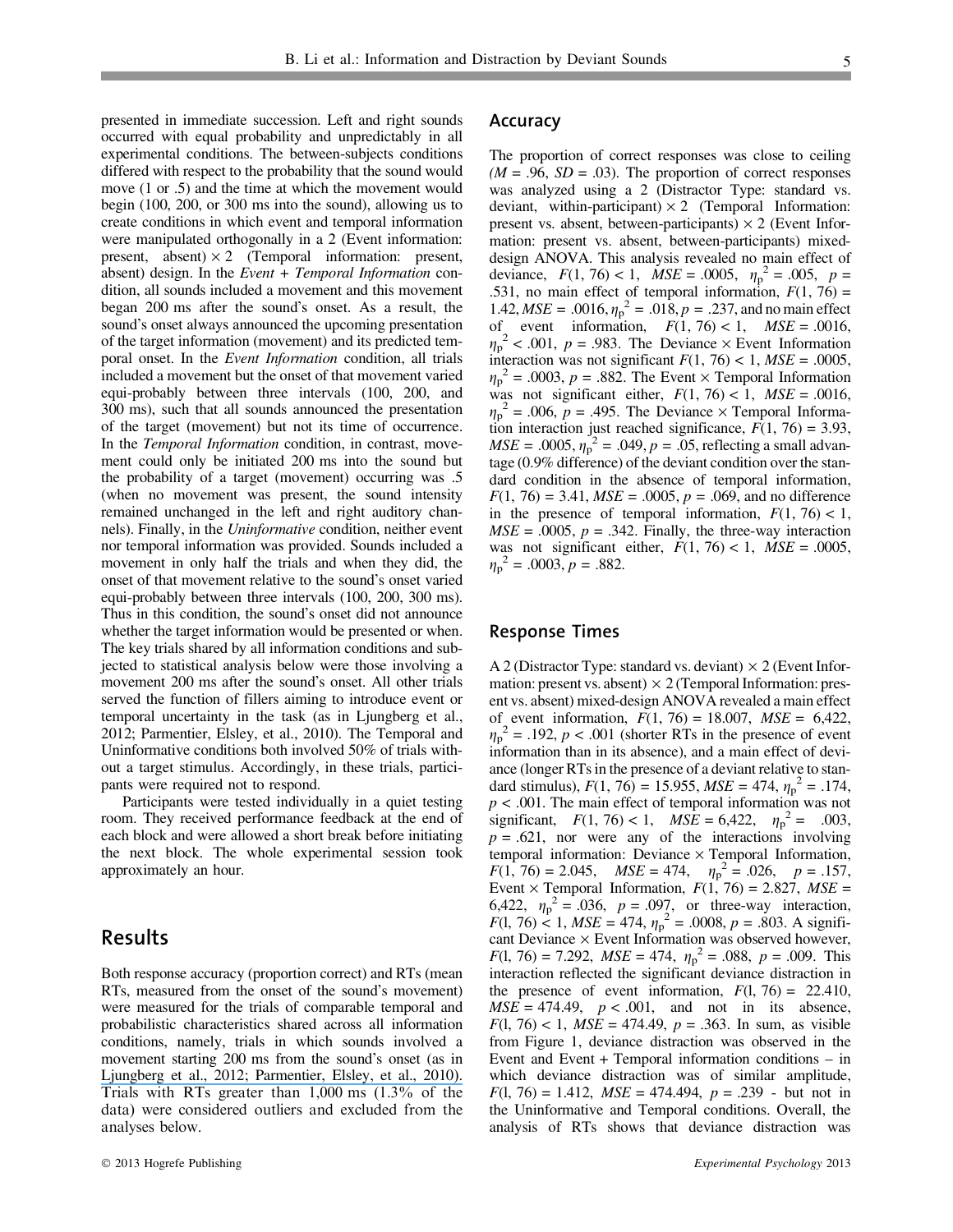

mediated by event information (distraction only observed when sounds predicted the presentation of the target information), not by temporal information. The same results were obtained when carrying out the ANOVA with accuracy as a covariate (see Appendix).

#### **Discussion**

Using a task in which participants judged the lateral movement of sounds, we found that the rare and unpredictable presentation of a deviant (frog) sound instead of the standard (bee) sound yielded significant behavioral distraction in conditions conveying event information, that is, in conditions in which the sound's onset predicted with certainty the occurrence of a movement. This was observed irrespective of whether the temporal onset of that movement varied or was held constant. In contrast, no deviance distraction was observed when half the sounds contained no movement, irrespective of the temporal information they conveyed. This pattern demonstrates for the first time that behavioral distraction in the auditory oddball task is mediated by the distractor's informational content, and more specifically, the predictability of the occurrence of the target stimulus (in this case the movement's sound). Finally, accuracy was overall slightly higher (0.9%) in conditions of temporal uncertainty, an unexpected finding that might possibly reflect an increase in alertness following deviant sounds (see SanMiguel, Linden, et al., 2010, for supporting evidence) and a small shift in the participant's response criteria. Importantly, however, this small effect did not undermine the more

important finding from our study, namely, the mediation of deviance distraction by event information.

Event information impacted on performance in two ways: by speeding up responses overall and by mediating distraction. These findings fit with data highlighting the warning value of event information (e.g., [Hackley, 2009](https://www.researchgate.net/publication/23276659_The_speeding_of_voluntary_reaction_by_a_warning_signal_Presidential_Address_2006?el=1_x_8&enrichId=rgreq-667e20b14c37f2c161fa241115292ef8-XXX&enrichSource=Y292ZXJQYWdlOzIzNjU4MDQ5OTtBUzo5ODg5NzczNzI4OTc0MkAxNDAwNTkwNDY2OTgx)). When every sound entailed the presentation of a target feature (movement), the introduction of rare and unexpected changes in sound identity resulted in longer RTs, suggesting that behavioral distraction is mediated by the extent to which the cognitive system covertly uses distractors to prepare for action. Interestingly, participants in go/no-go tasks have been shown to adopt a more cautious response strategy when they expect their responses may need to be withheld ([Aron, 2011;](https://www.researchgate.net/publication/47381737_From_Reactive_to_Proactive_and_Selective_Control_Developing_a_Richer_Model_for_Stopping_Inappropriate_Responses?el=1_x_8&enrichId=rgreq-667e20b14c37f2c161fa241115292ef8-XXX&enrichSource=Y292ZXJQYWdlOzIzNjU4MDQ5OTtBUzo5ODg5NzczNzI4OTc0MkAxNDAwNTkwNDY2OTgx) [Verbruggen & Logan, 2009](https://www.researchgate.net/publication/26747141_Automaticity_of_Cognitive_Control_Goal_Priming_in_Response-Inhibition_Paradigms?el=1_x_8&enrichId=rgreq-667e20b14c37f2c161fa241115292ef8-XXX&enrichSource=Y292ZXJQYWdlOzIzNjU4MDQ5OTtBUzo5ODg5NzczNzI4OTc0MkAxNDAwNTkwNDY2OTgx)). It may therefore be that the introduction of no-go trials in our Temporal and Uninformative conditions diverted cognitive resources away from the involuntary monitoring of auditory distractors as warning signals and directed them, instead, toward a higher level of task-set and/or strategic control.

Distraction by deviant sounds has long been examined from an electrophysiological perspective (e.g., [Friedman,](https://www.researchgate.net/publication/11896535_The_novelty_P3_An_event-related_brain_potential_ERP_sign_of_the_brain) [Cycowicz, & Gaeta, 2001;](https://www.researchgate.net/publication/11896535_The_novelty_P3_An_event-related_brain_potential_ERP_sign_of_the_brain) Schröger, 1996; Schröger, 1997), focusing on the involuntary capture of attention by deviant sounds as marked by a triumvirate of specific brain responses: MMN, P3a, and RON (e.g., Berti & Schröger, [2001;](https://www.researchgate.net/publication/225188529_A_comparison_of_auditory_and_visual_distraction_effects_Behavioral_and_event-related_indices?el=1_x_8&enrichId=rgreq-667e20b14c37f2c161fa241115292ef8-XXX&enrichSource=Y292ZXJQYWdlOzIzNjU4MDQ5OTtBUzo5ODg5NzczNzI4OTc0MkAxNDAwNTkwNDY2OTgx) Horváth, Winkler, & Bendixen, 2008; Munka  $\&$ [Berti, 2006](https://www.researchgate.net/publication/7412862_Examining_task-dependencies_of_different_attentional_processes_as_reflected_in_the_P3a_and_reorienting_negativity_components_of_the_human_event-related_brain_potential?el=1_x_8&enrichId=rgreq-667e20b14c37f2c161fa241115292ef8-XXX&enrichSource=Y292ZXJQYWdlOzIzNjU4MDQ5OTtBUzo5ODg5NzczNzI4OTc0MkAxNDAwNTkwNDY2OTgx)). Behavioral distraction has, in contrast, often been treated as a by-product and, until recently, not received much scrutiny (e.g., [Parmentier et al., 2008;](https://www.researchgate.net/publication/6382601_The_cognitive_locus_of_distraction_by_acoustic_novelty_in_the_cross-modal_oddball_task?el=1_x_8&enrichId=rgreq-667e20b14c37f2c161fa241115292ef8-XXX&enrichSource=Y292ZXJQYWdlOzIzNjU4MDQ5OTtBUzo5ODg5NzczNzI4OTc0MkAxNDAwNTkwNDY2OTgx) Wetzel et al., 2012). It is worth emphasizing that we focused on behavioral deviance distraction and that our conclusions cannot therefore be generalized to distraction as measured electrophysiologically. There is indeed growing evidence that behavioral and electrophysiological indexes of distraction are only partially correlated (e.g., [SanMiguel,](https://www.researchgate.net/publication/224016345_On_the_functional_significance_of_Novelty-P3_Facilitation_by_unexpected_novel_sounds?el=1_x_8&enrichId=rgreq-667e20b14c37f2c161fa241115292ef8-XXX&enrichSource=Y292ZXJQYWdlOzIzNjU4MDQ5OTtBUzo5ODg5NzczNzI4OTc0MkAxNDAwNTkwNDY2OTgx) [Morgan, Klein, Linden, & Escera, 2010](https://www.researchgate.net/publication/224016345_On_the_functional_significance_of_Novelty-P3_Facilitation_by_unexpected_novel_sounds?el=1_x_8&enrichId=rgreq-667e20b14c37f2c161fa241115292ef8-XXX&enrichSource=Y292ZXJQYWdlOzIzNjU4MDQ5OTtBUzo5ODg5NzczNzI4OTc0MkAxNDAwNTkwNDY2OTgx)), suggesting that behavioral distraction deserves further research in its own right. For example, recent work by Wetzel, Widmann, and Schröger (2011) indicates that while behavioral distraction is absent in the cross-modal oddball task when the auditory distractors are uninformative, the P3a response is insensitive to this manipulation and exhibit the same characteristics regardless of the sounds' informational content (see Horváth, Winkler, et al., 2008, for the suggestion that the occurrence of P3a ''does not imply that more detailed stimulus evaluation should necessarily follow P3a elicitation,'' p. 145). In contrast, [Berti \(2012\)](https://www.researchgate.net/publication/221969808_Automatic_processing_of_rare_versus_novel_auditory_stimuli_reveal_different_mechanisms_of_auditory_change_detection?el=1_x_8&enrichId=rgreq-667e20b14c37f2c161fa241115292ef8-XXX&enrichSource=Y292ZXJQYWdlOzIzNjU4MDQ5OTtBUzo5ODg5NzczNzI4OTc0MkAxNDAwNTkwNDY2OTgx) recently reported P3a in response to deviant sounds but in the absence of behavioral distraction. One may tentatively suggest that electrophysiological indexes of change detection and attention capture may occur in an obligatory fashion but that behavioral distraction is subject to later processing and filtering. Such filtering may be influenced by the extent to which auditory distractors are of functional use for the participant's immediate goals, for example, to activate task sets and/or motor plans for the responses required in the task (e.g., [Jentzsch, Leuthold, & Ridderinkhof, 2004;](https://www.researchgate.net/publication/8668363_Beneficial_effects_of_ambiguous_precues_Parallel_motor_preparation_or_reduced_premotoric_processing_time?el=1_x_8&enrichId=rgreq-667e20b14c37f2c161fa241115292ef8-XXX&enrichSource=Y292ZXJQYWdlOzIzNjU4MDQ5OTtBUzo5ODg5NzczNzI4OTc0MkAxNDAwNTkwNDY2OTgx) [Rosenbaum & Kornblum, 1982](https://www.researchgate.net/publication/222448502_A_priming_method_for_investigating_the_selection_of_motor_response?el=1_x_8&enrichId=rgreq-667e20b14c37f2c161fa241115292ef8-XXX&enrichSource=Y292ZXJQYWdlOzIzNjU4MDQ5OTtBUzo5ODg5NzczNzI4OTc0MkAxNDAwNTkwNDY2OTgx)).

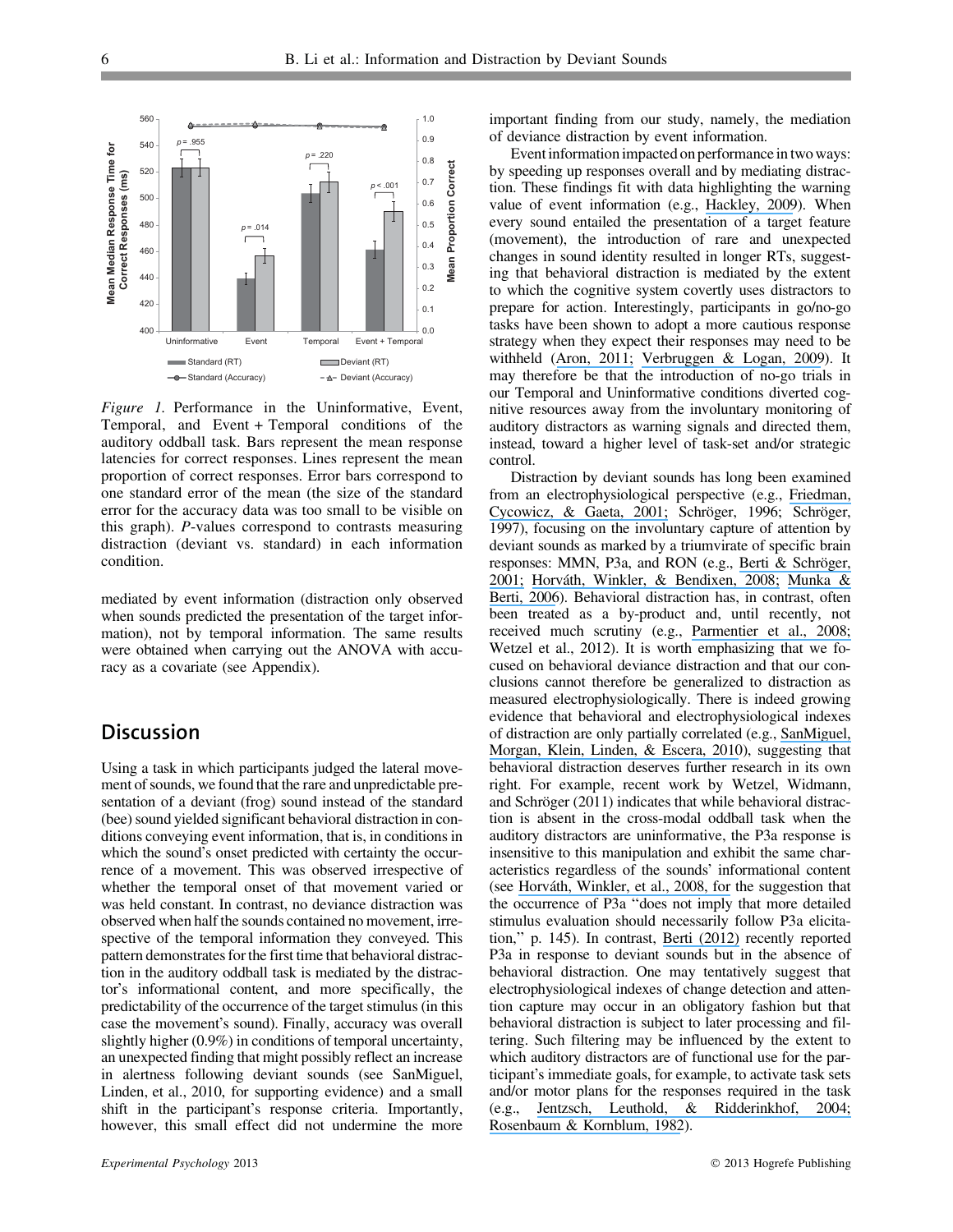The key implication from our study is that deviance is not a sufficient condition for sounds to yield behavioral distraction, just as it is not in the cross-modal oddball task either (Parmentier, Elsley, et al., 2010). Furthermore, our results show that the functional similarity between the auditory-visual cross-modal (Ljungberg, Parmentier, Leiva, et al., 2012) and the auditory version of the oddball task goes further: in both, event information appears to be pivotal. Together with recent work by Parmentier, Elsley, Andrés, and Barceló (2011) demonstrating that deviant sounds yield distraction because they violate the cognitive system's expectation of a standard sound rather than because of the deviant sound's low probability of occurrence (see also Bendixen, Roeber, & Schröger, 2007; Schröger, Bendixen, Trujillo-Barreto, & Roeber, 2007; van Zuijen, Simoens, Paavilainen, Näätänen, & [Tervaniemi, 2006](https://www.researchgate.net/publication/6927430_Implicit_Intuitive_and_Explicit_Knowledge_of_Abstract_Regularities_in_a_Sound_Sequence_An_Event-related_Brain_Potential_Study?el=1_x_8&enrichId=rgreq-667e20b14c37f2c161fa241115292ef8-XXX&enrichSource=Y292ZXJQYWdlOzIzNjU4MDQ5OTtBUzo5ODg5NzczNzI4OTc0MkAxNDAwNTkwNDY2OTgx)), our study suggests that behavioral distraction by deviant sounds should not simply be construed as the obligatory outcome of the presentation of rare auditory distractors but is sensitive to the extent to which sounds warn of and predict the occurrence of a target stimulus.

Finally, data from our Event and Event + Temporal conditions are in line with the idea that distraction does not only reflect the impact of the deviant stimuli but also the benefit from the presentation of a frequent, informative, and perceptual constant standard stimulus when this stimulus conveys useful warning information. Berti and Schröger (2006) found that participants process targets faster when the number of standard stimuli increases. In line with this finding, [Jankowiak and Berti \(2007\)](https://www.researchgate.net/publication/6562218_Behavioral_and_event-related_potential_distraction_effects_with_regularly_occurring_deviants?el=1_x_8&enrichId=rgreq-667e20b14c37f2c161fa241115292ef8-XXX&enrichSource=Y292ZXJQYWdlOzIzNjU4MDQ5OTtBUzo5ODg5NzczNzI4OTc0MkAxNDAwNTkwNDY2OTgx) found that RTs to standard sounds (presented in a design involving three equiprobable types of deviant) decrease as the probability of that standard increases from .5, to .65, and to .75. Interestingly, distraction by deviants was only significant in the latter two cases, that is, in conditions in which standard sounds facilitated performance relative to the first condition. In the light of these findings, one may hypothesize that behavioral distraction in our task might only emerge when standard sounds benefit performance, which appears to occur when they are frequent and act as useful warning signals by conveying event information.

In conclusion, our study demonstrates that (1) assuming that deviant sounds' low base-rate probability is a sufficient condition to observe deviance distraction would be inaccurate; that (2) behavioral distraction as reported in past auditory oddball studies may relate to the perfect correlation between the presentation of distractor and target information; and that (3) the key mediation played by event information in deviance distraction can be generalized from the crossmodal oddball task to the auditory oddball task and therefore be, *pro tempore*, hailed as a potential general principle of behavioral deviance distraction. Considered in a more global theoretical context, our results fit with the emerging view of the brain as a predictive device (e.g., Bubic, von Cramon, Jacobsen, Schröger, & Schubotz, [2009](https://www.researchgate.net/publication/220201166_Violation_of_Expectation_Neural_Correlates_Reflect_Bases_of_Prediction?el=1_x_8&enrichId=rgreq-667e20b14c37f2c161fa241115292ef8-XXX&enrichSource=Y292ZXJQYWdlOzIzNjU4MDQ5OTtBUzo5ODg5NzczNzI4OTc0MkAxNDAwNTkwNDY2OTgx)) that uses stimulus contingencies to build forward models of the environment and that, when appropriate, capitalizes on such models to optimize behavior and prepare for action.

#### Acknowledgments

This work was carried out with The Fundamental Research Funds for the Central Universities (I0SSXTI I4) awarded to Biqin Li. Fabrice Parmentier was supported by a research grant (PSI-2009-08427) from the Spanish Ministry of Science and Innovation and by a research grant (31100730) from the National Natural Science Foundation of China awarded to Biqin Li.

#### References

- Andrés, P., Parmentier, F. B. R., & Escera, C. (2006). The effect [of age on the involuntary capture of attention by irrelevant](https://www.researchgate.net/publication/6986090_The_effect_of_age_on_involuntary_capture_of_attention_by_irrelevant_sounds_A_test_of_the_frontal_hypothesis_of_aging?el=1_x_8&enrichId=rgreq-667e20b14c37f2c161fa241115292ef8-XXX&enrichSource=Y292ZXJQYWdlOzIzNjU4MDQ5OTtBUzo5ODg5NzczNzI4OTc0MkAxNDAwNTkwNDY2OTgx) [sounds: A test of the frontal hypothesis of aging.](https://www.researchgate.net/publication/6986090_The_effect_of_age_on_involuntary_capture_of_attention_by_irrelevant_sounds_A_test_of_the_frontal_hypothesis_of_aging?el=1_x_8&enrichId=rgreq-667e20b14c37f2c161fa241115292ef8-XXX&enrichSource=Y292ZXJQYWdlOzIzNjU4MDQ5OTtBUzo5ODg5NzczNzI4OTc0MkAxNDAwNTkwNDY2OTgx) Neuro[psychologia, 44](https://www.researchgate.net/publication/6986090_The_effect_of_age_on_involuntary_capture_of_attention_by_irrelevant_sounds_A_test_of_the_frontal_hypothesis_of_aging?el=1_x_8&enrichId=rgreq-667e20b14c37f2c161fa241115292ef8-XXX&enrichSource=Y292ZXJQYWdlOzIzNjU4MDQ5OTtBUzo5ODg5NzczNzI4OTc0MkAxNDAwNTkwNDY2OTgx), 2564–2568.
- [Aron, A. R. \(2011\). From reactive to proactive and selective](https://www.researchgate.net/publication/47381737_From_Reactive_to_Proactive_and_Selective_Control_Developing_a_Richer_Model_for_Stopping_Inappropriate_Responses?el=1_x_8&enrichId=rgreq-667e20b14c37f2c161fa241115292ef8-XXX&enrichSource=Y292ZXJQYWdlOzIzNjU4MDQ5OTtBUzo5ODg5NzczNzI4OTc0MkAxNDAwNTkwNDY2OTgx) [control: Developing a richer model for stopping inappropri](https://www.researchgate.net/publication/47381737_From_Reactive_to_Proactive_and_Selective_Control_Developing_a_Richer_Model_for_Stopping_Inappropriate_Responses?el=1_x_8&enrichId=rgreq-667e20b14c37f2c161fa241115292ef8-XXX&enrichSource=Y292ZXJQYWdlOzIzNjU4MDQ5OTtBUzo5ODg5NzczNzI4OTc0MkAxNDAwNTkwNDY2OTgx)ate responses. [Biological Psychiatry, 69](https://www.researchgate.net/publication/47381737_From_Reactive_to_Proactive_and_Selective_Control_Developing_a_Richer_Model_for_Stopping_Inappropriate_Responses?el=1_x_8&enrichId=rgreq-667e20b14c37f2c161fa241115292ef8-XXX&enrichSource=Y292ZXJQYWdlOzIzNjU4MDQ5OTtBUzo5ODg5NzczNzI4OTc0MkAxNDAwNTkwNDY2OTgx), e55–e68.
- Bendixen, A., Prinz, W., Horváth, J., Trujillo-Barreto, N. J., & Schröger, E. (2008). Rapid extraction of auditory feature contingencies. [Neuroimage, 41](https://www.researchgate.net/publication/5384816_Rapid_extraction_of_auditory_feature_contingencies?el=1_x_8&enrichId=rgreq-667e20b14c37f2c161fa241115292ef8-XXX&enrichSource=Y292ZXJQYWdlOzIzNjU4MDQ5OTtBUzo5ODg5NzczNzI4OTc0MkAxNDAwNTkwNDY2OTgx), 1111–1119.
- Bendixen, A., Roeber, U., & Schröger, E. (2007). Regularity [extraction and application in dynamic auditory stimulus](https://www.researchgate.net/publication/5579868_Regularity_Extraction_and_Application_in_Dynamic_Auditory_Stimulus_Sequences?el=1_x_8&enrichId=rgreq-667e20b14c37f2c161fa241115292ef8-XXX&enrichSource=Y292ZXJQYWdlOzIzNjU4MDQ5OTtBUzo5ODg5NzczNzI4OTc0MkAxNDAwNTkwNDY2OTgx) sequences. [Journal of Cognitive Neuroscience, 19](https://www.researchgate.net/publication/5579868_Regularity_Extraction_and_Application_in_Dynamic_Auditory_Stimulus_Sequences?el=1_x_8&enrichId=rgreq-667e20b14c37f2c161fa241115292ef8-XXX&enrichSource=Y292ZXJQYWdlOzIzNjU4MDQ5OTtBUzo5ODg5NzczNzI4OTc0MkAxNDAwNTkwNDY2OTgx), 1664– [1677.](https://www.researchgate.net/publication/5579868_Regularity_Extraction_and_Application_in_Dynamic_Auditory_Stimulus_Sequences?el=1_x_8&enrichId=rgreq-667e20b14c37f2c161fa241115292ef8-XXX&enrichSource=Y292ZXJQYWdlOzIzNjU4MDQ5OTtBUzo5ODg5NzczNzI4OTc0MkAxNDAwNTkwNDY2OTgx)
- Bendixen, A., & Schröger, E. (2008). Memory trace formation [for abstract auditory features and its consequences in](https://www.researchgate.net/publication/5412633_Memory_trace_formation_for_abstract_auditory_features_and_its_consequences_in_different_attention_contexts?el=1_x_8&enrichId=rgreq-667e20b14c37f2c161fa241115292ef8-XXX&enrichSource=Y292ZXJQYWdlOzIzNjU4MDQ5OTtBUzo5ODg5NzczNzI4OTc0MkAxNDAwNTkwNDY2OTgx) [different attentional contexts.](https://www.researchgate.net/publication/5412633_Memory_trace_formation_for_abstract_auditory_features_and_its_consequences_in_different_attention_contexts?el=1_x_8&enrichId=rgreq-667e20b14c37f2c161fa241115292ef8-XXX&enrichSource=Y292ZXJQYWdlOzIzNjU4MDQ5OTtBUzo5ODg5NzczNzI4OTc0MkAxNDAwNTkwNDY2OTgx) Biological Psychology, 78, [231–241.](https://www.researchgate.net/publication/5412633_Memory_trace_formation_for_abstract_auditory_features_and_its_consequences_in_different_attention_contexts?el=1_x_8&enrichId=rgreq-667e20b14c37f2c161fa241115292ef8-XXX&enrichSource=Y292ZXJQYWdlOzIzNjU4MDQ5OTtBUzo5ODg5NzczNzI4OTc0MkAxNDAwNTkwNDY2OTgx)
- [Berti, S. \(2008\). Cognitive control after distraction: Event](https://www.researchgate.net/publication/5506411_Cognitive_control_after_distraction_Event-related_brain_potentials_ERPs_dissociate_between_different_processes_of_attentional_allocation?el=1_x_8&enrichId=rgreq-667e20b14c37f2c161fa241115292ef8-XXX&enrichSource=Y292ZXJQYWdlOzIzNjU4MDQ5OTtBUzo5ODg5NzczNzI4OTc0MkAxNDAwNTkwNDY2OTgx)[related brain potentials \(ERPs\) dissociate between different](https://www.researchgate.net/publication/5506411_Cognitive_control_after_distraction_Event-related_brain_potentials_ERPs_dissociate_between_different_processes_of_attentional_allocation?el=1_x_8&enrichId=rgreq-667e20b14c37f2c161fa241115292ef8-XXX&enrichSource=Y292ZXJQYWdlOzIzNjU4MDQ5OTtBUzo5ODg5NzczNzI4OTc0MkAxNDAwNTkwNDY2OTgx) [processes of attentional allocation.](https://www.researchgate.net/publication/5506411_Cognitive_control_after_distraction_Event-related_brain_potentials_ERPs_dissociate_between_different_processes_of_attentional_allocation?el=1_x_8&enrichId=rgreq-667e20b14c37f2c161fa241115292ef8-XXX&enrichSource=Y292ZXJQYWdlOzIzNjU4MDQ5OTtBUzo5ODg5NzczNzI4OTc0MkAxNDAwNTkwNDY2OTgx) Psychophysiology, 45, [608–620.](https://www.researchgate.net/publication/5506411_Cognitive_control_after_distraction_Event-related_brain_potentials_ERPs_dissociate_between_different_processes_of_attentional_allocation?el=1_x_8&enrichId=rgreq-667e20b14c37f2c161fa241115292ef8-XXX&enrichSource=Y292ZXJQYWdlOzIzNjU4MDQ5OTtBUzo5ODg5NzczNzI4OTc0MkAxNDAwNTkwNDY2OTgx)
- [Berti, S. \(2012\). Automatic processing of rare versus novel](https://www.researchgate.net/publication/221969808_Automatic_processing_of_rare_versus_novel_auditory_stimuli_reveal_different_mechanisms_of_auditory_change_detection?el=1_x_8&enrichId=rgreq-667e20b14c37f2c161fa241115292ef8-XXX&enrichSource=Y292ZXJQYWdlOzIzNjU4MDQ5OTtBUzo5ODg5NzczNzI4OTc0MkAxNDAwNTkwNDY2OTgx) [auditory stimuli reveal different mechanisms of auditory](https://www.researchgate.net/publication/221969808_Automatic_processing_of_rare_versus_novel_auditory_stimuli_reveal_different_mechanisms_of_auditory_change_detection?el=1_x_8&enrichId=rgreq-667e20b14c37f2c161fa241115292ef8-XXX&enrichSource=Y292ZXJQYWdlOzIzNjU4MDQ5OTtBUzo5ODg5NzczNzI4OTc0MkAxNDAwNTkwNDY2OTgx) [change detection.](https://www.researchgate.net/publication/221969808_Automatic_processing_of_rare_versus_novel_auditory_stimuli_reveal_different_mechanisms_of_auditory_change_detection?el=1_x_8&enrichId=rgreq-667e20b14c37f2c161fa241115292ef8-XXX&enrichSource=Y292ZXJQYWdlOzIzNjU4MDQ5OTtBUzo5ODg5NzczNzI4OTc0MkAxNDAwNTkwNDY2OTgx) Neuroreport, 23, 441–446.
- Berti, S., Roeber, U., & Schröger, E. (2004). Bottom-up [influences on working memory: Behavioral and electro](https://www.researchgate.net/publication/8110911_Bottom-Up_Influences_on_Working_Memory_Behavioral_and_Electrophysiological_Distraction_Varies_with_Distractor_Strength?el=1_x_8&enrichId=rgreq-667e20b14c37f2c161fa241115292ef8-XXX&enrichSource=Y292ZXJQYWdlOzIzNjU4MDQ5OTtBUzo5ODg5NzczNzI4OTc0MkAxNDAwNTkwNDY2OTgx)[physiological distraction varies with distractor strength.](https://www.researchgate.net/publication/8110911_Bottom-Up_Influences_on_Working_Memory_Behavioral_and_Electrophysiological_Distraction_Varies_with_Distractor_Strength?el=1_x_8&enrichId=rgreq-667e20b14c37f2c161fa241115292ef8-XXX&enrichSource=Y292ZXJQYWdlOzIzNjU4MDQ5OTtBUzo5ODg5NzczNzI4OTc0MkAxNDAwNTkwNDY2OTgx) [Experimental Psychology, 51](https://www.researchgate.net/publication/8110911_Bottom-Up_Influences_on_Working_Memory_Behavioral_and_Electrophysiological_Distraction_Varies_with_Distractor_Strength?el=1_x_8&enrichId=rgreq-667e20b14c37f2c161fa241115292ef8-XXX&enrichSource=Y292ZXJQYWdlOzIzNjU4MDQ5OTtBUzo5ODg5NzczNzI4OTc0MkAxNDAwNTkwNDY2OTgx), 249–257.
- Berti, S., & Schröger, E. (2001). A comparison of auditory and [visual distraction: Behavioral and event-related indices.](https://www.researchgate.net/publication/225188529_A_comparison_of_auditory_and_visual_distraction_effects_Behavioral_and_event-related_indices?el=1_x_8&enrichId=rgreq-667e20b14c37f2c161fa241115292ef8-XXX&enrichSource=Y292ZXJQYWdlOzIzNjU4MDQ5OTtBUzo5ODg5NzczNzI4OTc0MkAxNDAwNTkwNDY2OTgx) [Cognitive Brain Research, 10](https://www.researchgate.net/publication/225188529_A_comparison_of_auditory_and_visual_distraction_effects_Behavioral_and_event-related_indices?el=1_x_8&enrichId=rgreq-667e20b14c37f2c161fa241115292ef8-XXX&enrichSource=Y292ZXJQYWdlOzIzNjU4MDQ5OTtBUzo5ODg5NzczNzI4OTc0MkAxNDAwNTkwNDY2OTgx), 265–273.
- Berti, S., & Schröger, E. (2003). Working memory controls [involuntary attention switching: Evidence from an auditory](https://www.researchgate.net/publication/10840968_Working_memory_controls_involuntary_attention_switching_Evidence_from_an_auditory_distraction_paradigm?el=1_x_8&enrichId=rgreq-667e20b14c37f2c161fa241115292ef8-XXX&enrichSource=Y292ZXJQYWdlOzIzNjU4MDQ5OTtBUzo5ODg5NzczNzI4OTc0MkAxNDAwNTkwNDY2OTgx) distraction paradigm. [European Journal of Neuroscience,](https://www.researchgate.net/publication/10840968_Working_memory_controls_involuntary_attention_switching_Evidence_from_an_auditory_distraction_paradigm?el=1_x_8&enrichId=rgreq-667e20b14c37f2c161fa241115292ef8-XXX&enrichSource=Y292ZXJQYWdlOzIzNjU4MDQ5OTtBUzo5ODg5NzczNzI4OTc0MkAxNDAwNTkwNDY2OTgx) 17[, 1119–1122.](https://www.researchgate.net/publication/10840968_Working_memory_controls_involuntary_attention_switching_Evidence_from_an_auditory_distraction_paradigm?el=1_x_8&enrichId=rgreq-667e20b14c37f2c161fa241115292ef8-XXX&enrichSource=Y292ZXJQYWdlOzIzNjU4MDQ5OTtBUzo5ODg5NzczNzI4OTc0MkAxNDAwNTkwNDY2OTgx)
- Berti, S., & Schröger, E. (2004). Distraction effects in vision: [Behavioral and event-related potential indices.](https://www.researchgate.net/publication/8610153_Distraction_effects_in_vision_Behavioral_and_event-related_potential_indices?el=1_x_8&enrichId=rgreq-667e20b14c37f2c161fa241115292ef8-XXX&enrichSource=Y292ZXJQYWdlOzIzNjU4MDQ5OTtBUzo5ODg5NzczNzI4OTc0MkAxNDAwNTkwNDY2OTgx) Neuroreport, 15[, 665–669.](https://www.researchgate.net/publication/8610153_Distraction_effects_in_vision_Behavioral_and_event-related_potential_indices?el=1_x_8&enrichId=rgreq-667e20b14c37f2c161fa241115292ef8-XXX&enrichSource=Y292ZXJQYWdlOzIzNjU4MDQ5OTtBUzo5ODg5NzczNzI4OTc0MkAxNDAwNTkwNDY2OTgx)
- Berti, S., & Schröger, E. (2006). Visual distraction: A behav[ioral and event-related brain potential study in humans.](https://www.researchgate.net/publication/7363930_Visual_distraction_A_behavioral_and_event-related_brain_potential_study_in_humans?el=1_x_8&enrichId=rgreq-667e20b14c37f2c161fa241115292ef8-XXX&enrichSource=Y292ZXJQYWdlOzIzNjU4MDQ5OTtBUzo5ODg5NzczNzI4OTc0MkAxNDAwNTkwNDY2OTgx) [Neuroreport, 17](https://www.researchgate.net/publication/7363930_Visual_distraction_A_behavioral_and_event-related_brain_potential_study_in_humans?el=1_x_8&enrichId=rgreq-667e20b14c37f2c161fa241115292ef8-XXX&enrichSource=Y292ZXJQYWdlOzIzNjU4MDQ5OTtBUzo5ODg5NzczNzI4OTc0MkAxNDAwNTkwNDY2OTgx), 151–155.
- [Boll, S., & Berti, S. \(2009\). Distraction of task-relevant informa](https://www.researchgate.net/publication/24349383_Distraction_of_task-relevant_information_processing_by_irrelevant_changes_in_auditory_visual_and_bimodal_stimulus_features_A_behavioral_and_event-related_potential_study?el=1_x_8&enrichId=rgreq-667e20b14c37f2c161fa241115292ef8-XXX&enrichSource=Y292ZXJQYWdlOzIzNjU4MDQ5OTtBUzo5ODg5NzczNzI4OTc0MkAxNDAwNTkwNDY2OTgx)[tion processing by irrelevant changes in auditory, visual, and](https://www.researchgate.net/publication/24349383_Distraction_of_task-relevant_information_processing_by_irrelevant_changes_in_auditory_visual_and_bimodal_stimulus_features_A_behavioral_and_event-related_potential_study?el=1_x_8&enrichId=rgreq-667e20b14c37f2c161fa241115292ef8-XXX&enrichSource=Y292ZXJQYWdlOzIzNjU4MDQ5OTtBUzo5ODg5NzczNzI4OTc0MkAxNDAwNTkwNDY2OTgx) [bimodal stimulus features: A behavioral and event-related](https://www.researchgate.net/publication/24349383_Distraction_of_task-relevant_information_processing_by_irrelevant_changes_in_auditory_visual_and_bimodal_stimulus_features_A_behavioral_and_event-related_potential_study?el=1_x_8&enrichId=rgreq-667e20b14c37f2c161fa241115292ef8-XXX&enrichSource=Y292ZXJQYWdlOzIzNjU4MDQ5OTtBUzo5ODg5NzczNzI4OTc0MkAxNDAwNTkwNDY2OTgx) potential study. [Psychophysiology, 46](https://www.researchgate.net/publication/24349383_Distraction_of_task-relevant_information_processing_by_irrelevant_changes_in_auditory_visual_and_bimodal_stimulus_features_A_behavioral_and_event-related_potential_study?el=1_x_8&enrichId=rgreq-667e20b14c37f2c161fa241115292ef8-XXX&enrichSource=Y292ZXJQYWdlOzIzNjU4MDQ5OTtBUzo5ODg5NzczNzI4OTc0MkAxNDAwNTkwNDY2OTgx), 645–654.
- Bubic, A., von Cramon, D. Y., Jacobsen, T., Schröger, E., & [Schubotz, R. I. \(2009\). Violation of expectation: Neural](https://www.researchgate.net/publication/220201166_Violation_of_Expectation_Neural_Correlates_Reflect_Bases_of_Prediction?el=1_x_8&enrichId=rgreq-667e20b14c37f2c161fa241115292ef8-XXX&enrichSource=Y292ZXJQYWdlOzIzNjU4MDQ5OTtBUzo5ODg5NzczNzI4OTc0MkAxNDAwNTkwNDY2OTgx) [correlates reflect bases of prediction.](https://www.researchgate.net/publication/220201166_Violation_of_Expectation_Neural_Correlates_Reflect_Bases_of_Prediction?el=1_x_8&enrichId=rgreq-667e20b14c37f2c161fa241115292ef8-XXX&enrichSource=Y292ZXJQYWdlOzIzNjU4MDQ5OTtBUzo5ODg5NzczNzI4OTc0MkAxNDAwNTkwNDY2OTgx) Journal of Cognitive [Neuroscience, 21](https://www.researchgate.net/publication/220201166_Violation_of_Expectation_Neural_Correlates_Reflect_Bases_of_Prediction?el=1_x_8&enrichId=rgreq-667e20b14c37f2c161fa241115292ef8-XXX&enrichSource=Y292ZXJQYWdlOzIzNjU4MDQ5OTtBUzo5ODg5NzczNzI4OTc0MkAxNDAwNTkwNDY2OTgx), 155–168.
- Escera, C., Alho, K., Winkler, I., & Näätänen, R. (1998). Neural [mechanisms of involuntary attention to acoustic novelty and](https://www.researchgate.net/publication/13483513_Neural_Mechanisms_of_Involuntary_Attention_to_Acoustic_Novelty_and_Change?el=1_x_8&enrichId=rgreq-667e20b14c37f2c161fa241115292ef8-XXX&enrichSource=Y292ZXJQYWdlOzIzNjU4MDQ5OTtBUzo5ODg5NzczNzI4OTc0MkAxNDAwNTkwNDY2OTgx) change. [Journal of Cognitive Neuroscience, 10](https://www.researchgate.net/publication/13483513_Neural_Mechanisms_of_Involuntary_Attention_to_Acoustic_Novelty_and_Change?el=1_x_8&enrichId=rgreq-667e20b14c37f2c161fa241115292ef8-XXX&enrichSource=Y292ZXJQYWdlOzIzNjU4MDQ5OTtBUzo5ODg5NzczNzI4OTc0MkAxNDAwNTkwNDY2OTgx), 590–604.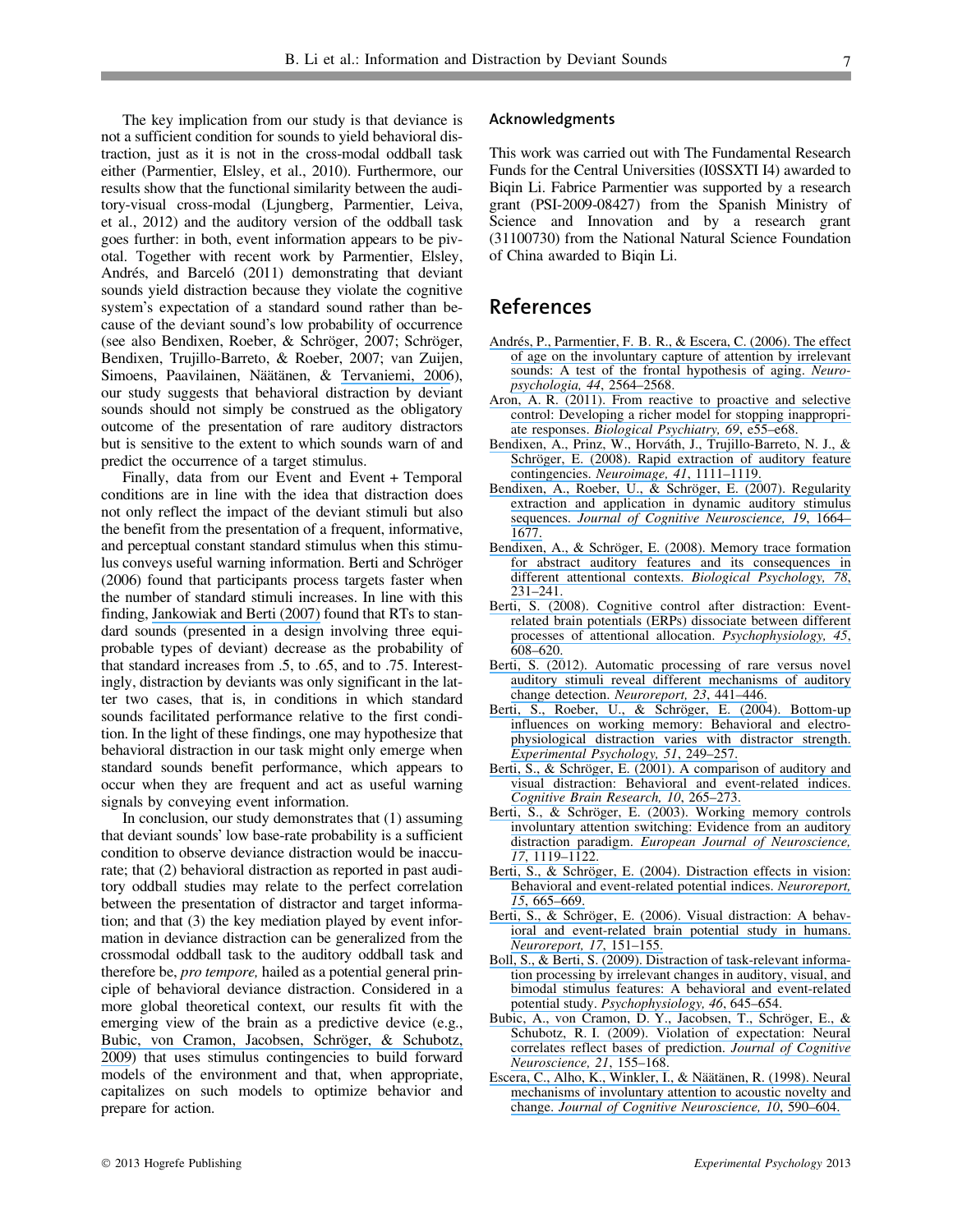- [Friedman, D., Cycowicz, Y. M., & Gaeta, H. \(2001\). The](https://www.researchgate.net/publication/11896535_The_novelty_P3_An_event-related_brain_potential_ERP_sign_of_the_brain) [novelty P3: An event-related brain potential \(ERP\) sign of](https://www.researchgate.net/publication/11896535_The_novelty_P3_An_event-related_brain_potential_ERP_sign_of_the_brain) the brain'[s evaluation of novelty.](https://www.researchgate.net/publication/11896535_The_novelty_P3_An_event-related_brain_potential_ERP_sign_of_the_brain) Neuroscience & Biobe[havioral Reviews, 25](https://www.researchgate.net/publication/11896535_The_novelty_P3_An_event-related_brain_potential_ERP_sign_of_the_brain), 355–373.
- Grimm, S., Schröger, E., Bendixen, A., Bäß, P., Roye, A., & [Deouell, L. Y. \(2008\). Optimizing the auditory distraction](https://www.researchgate.net/publication/5562106_Optimizing_the_auditory_distraction_paradigm_Behavioral_and_event-related_potential_effects_in_a_lateralized_multi-deviant_approach?el=1_x_8&enrichId=rgreq-667e20b14c37f2c161fa241115292ef8-XXX&enrichSource=Y292ZXJQYWdlOzIzNjU4MDQ5OTtBUzo5ODg5NzczNzI4OTc0MkAxNDAwNTkwNDY2OTgx) [paradigm: Behavioral and event-related potential effects in a](https://www.researchgate.net/publication/5562106_Optimizing_the_auditory_distraction_paradigm_Behavioral_and_event-related_potential_effects_in_a_lateralized_multi-deviant_approach?el=1_x_8&enrichId=rgreq-667e20b14c37f2c161fa241115292ef8-XXX&enrichSource=Y292ZXJQYWdlOzIzNjU4MDQ5OTtBUzo5ODg5NzczNzI4OTc0MkAxNDAwNTkwNDY2OTgx) [lateralized multi-deviant approach.](https://www.researchgate.net/publication/5562106_Optimizing_the_auditory_distraction_paradigm_Behavioral_and_event-related_potential_effects_in_a_lateralized_multi-deviant_approach?el=1_x_8&enrichId=rgreq-667e20b14c37f2c161fa241115292ef8-XXX&enrichSource=Y292ZXJQYWdlOzIzNjU4MDQ5OTtBUzo5ODg5NzczNzI4OTc0MkAxNDAwNTkwNDY2OTgx) Clinical Neurophysiology, 119[, 934–947.](https://www.researchgate.net/publication/5562106_Optimizing_the_auditory_distraction_paradigm_Behavioral_and_event-related_potential_effects_in_a_lateralized_multi-deviant_approach?el=1_x_8&enrichId=rgreq-667e20b14c37f2c161fa241115292ef8-XXX&enrichSource=Y292ZXJQYWdlOzIzNjU4MDQ5OTtBUzo5ODg5NzczNzI4OTc0MkAxNDAwNTkwNDY2OTgx)
- [Hackley, S. A. \(2009\). The speeding of voluntary reaction by a](https://www.researchgate.net/publication/23276659_The_speeding_of_voluntary_reaction_by_a_warning_signal_Presidential_Address_2006?el=1_x_8&enrichId=rgreq-667e20b14c37f2c161fa241115292ef8-XXX&enrichSource=Y292ZXJQYWdlOzIzNjU4MDQ5OTtBUzo5ODg5NzczNzI4OTc0MkAxNDAwNTkwNDY2OTgx) warning signal. [Psychophysiology, 46](https://www.researchgate.net/publication/23276659_The_speeding_of_voluntary_reaction_by_a_warning_signal_Presidential_Address_2006?el=1_x_8&enrichId=rgreq-667e20b14c37f2c161fa241115292ef8-XXX&enrichSource=Y292ZXJQYWdlOzIzNjU4MDQ5OTtBUzo5ODg5NzczNzI4OTc0MkAxNDAwNTkwNDY2OTgx), 225–233.
- Horváth, J., Roeber, U., Bendixen, A., & Schröger, E. (2008). [Specific or general? The nature of attention set changes](https://www.researchgate.net/publication/51409255_Specific_or_general_The_nature_of_attention_set_changes_triggered_by_distracting_auditory_events?el=1_x_8&enrichId=rgreq-667e20b14c37f2c161fa241115292ef8-XXX&enrichSource=Y292ZXJQYWdlOzIzNjU4MDQ5OTtBUzo5ODg5NzczNzI4OTc0MkAxNDAwNTkwNDY2OTgx) [triggered by distracting auditory events.](https://www.researchgate.net/publication/51409255_Specific_or_general_The_nature_of_attention_set_changes_triggered_by_distracting_auditory_events?el=1_x_8&enrichId=rgreq-667e20b14c37f2c161fa241115292ef8-XXX&enrichSource=Y292ZXJQYWdlOzIzNjU4MDQ5OTtBUzo5ODg5NzczNzI4OTc0MkAxNDAwNTkwNDY2OTgx) Brain Research, 1229[, 193–203.](https://www.researchgate.net/publication/51409255_Specific_or_general_The_nature_of_attention_set_changes_triggered_by_distracting_auditory_events?el=1_x_8&enrichId=rgreq-667e20b14c37f2c161fa241115292ef8-XXX&enrichSource=Y292ZXJQYWdlOzIzNjU4MDQ5OTtBUzo5ODg5NzczNzI4OTc0MkAxNDAwNTkwNDY2OTgx)
- Horváth, J., Sussman, E., Winkler, I., & Schröger, E. (2011). [Preventing distraction: Assessing stimulus-specific and](https://www.researchgate.net/publication/49825780_Preventing_distraction_Assessing_stimulus-specific_and_general_effects_of_the_predictive_cueing_of_deviant_auditory_events?el=1_x_8&enrichId=rgreq-667e20b14c37f2c161fa241115292ef8-XXX&enrichSource=Y292ZXJQYWdlOzIzNjU4MDQ5OTtBUzo5ODg5NzczNzI4OTc0MkAxNDAwNTkwNDY2OTgx) [general effects of the predictive cueing of deviant auditory](https://www.researchgate.net/publication/49825780_Preventing_distraction_Assessing_stimulus-specific_and_general_effects_of_the_predictive_cueing_of_deviant_auditory_events?el=1_x_8&enrichId=rgreq-667e20b14c37f2c161fa241115292ef8-XXX&enrichSource=Y292ZXJQYWdlOzIzNjU4MDQ5OTtBUzo5ODg5NzczNzI4OTc0MkAxNDAwNTkwNDY2OTgx) events. [Biological Psychology, 87](https://www.researchgate.net/publication/49825780_Preventing_distraction_Assessing_stimulus-specific_and_general_effects_of_the_predictive_cueing_of_deviant_auditory_events?el=1_x_8&enrichId=rgreq-667e20b14c37f2c161fa241115292ef8-XXX&enrichSource=Y292ZXJQYWdlOzIzNjU4MDQ5OTtBUzo5ODg5NzczNzI4OTc0MkAxNDAwNTkwNDY2OTgx), 35–48.
- Horváth, J., & Winkler, I. (2010). Distraction in a continuous[stimulation detection task.](https://www.researchgate.net/publication/40907178_Distraction_in_a_continuous-stimulation_detection_task?el=1_x_8&enrichId=rgreq-667e20b14c37f2c161fa241115292ef8-XXX&enrichSource=Y292ZXJQYWdlOzIzNjU4MDQ5OTtBUzo5ODg5NzczNzI4OTc0MkAxNDAwNTkwNDY2OTgx) Biological Psychology, 83, 229– [238.](https://www.researchgate.net/publication/40907178_Distraction_in_a_continuous-stimulation_detection_task?el=1_x_8&enrichId=rgreq-667e20b14c37f2c161fa241115292ef8-XXX&enrichSource=Y292ZXJQYWdlOzIzNjU4MDQ5OTtBUzo5ODg5NzczNzI4OTc0MkAxNDAwNTkwNDY2OTgx)
- Horváth, J., Winkler, I., & Bendixen, A. (2008). Do NI/MMN, [P3a, and RON form a strongly coupled chain reflecting the](https://www.researchgate.net/publication/223313282_Do_N1MMN_P3a_and_RON_form_a_strongly_coupled_chain_reflecting_the_three_stages_of_auditory_distraction?el=1_x_8&enrichId=rgreq-667e20b14c37f2c161fa241115292ef8-XXX&enrichSource=Y292ZXJQYWdlOzIzNjU4MDQ5OTtBUzo5ODg5NzczNzI4OTc0MkAxNDAwNTkwNDY2OTgx) [three stages of auditory distraction?](https://www.researchgate.net/publication/223313282_Do_N1MMN_P3a_and_RON_form_a_strongly_coupled_chain_reflecting_the_three_stages_of_auditory_distraction?el=1_x_8&enrichId=rgreq-667e20b14c37f2c161fa241115292ef8-XXX&enrichSource=Y292ZXJQYWdlOzIzNjU4MDQ5OTtBUzo5ODg5NzczNzI4OTc0MkAxNDAwNTkwNDY2OTgx) Biological Psychology, 79[, 139–147.](https://www.researchgate.net/publication/223313282_Do_N1MMN_P3a_and_RON_form_a_strongly_coupled_chain_reflecting_the_three_stages_of_auditory_distraction?el=1_x_8&enrichId=rgreq-667e20b14c37f2c161fa241115292ef8-XXX&enrichSource=Y292ZXJQYWdlOzIzNjU4MDQ5OTtBUzo5ODg5NzczNzI4OTc0MkAxNDAwNTkwNDY2OTgx)
- Hölig, C., & Berti, S. (2010). To switch or not to switch: Brain [potential indices of attentional control after task-relevant](https://www.researchgate.net/publication/44802617_To_switch_or_not_to_switch_Brain_potential_indices_of_attentional_control_after_task-relevant_and_task-irrelevant_changes_of_stimulus_features?el=1_x_8&enrichId=rgreq-667e20b14c37f2c161fa241115292ef8-XXX&enrichSource=Y292ZXJQYWdlOzIzNjU4MDQ5OTtBUzo5ODg5NzczNzI4OTc0MkAxNDAwNTkwNDY2OTgx) [and task-irrelevant changes of stimulus features.](https://www.researchgate.net/publication/44802617_To_switch_or_not_to_switch_Brain_potential_indices_of_attentional_control_after_task-relevant_and_task-irrelevant_changes_of_stimulus_features?el=1_x_8&enrichId=rgreq-667e20b14c37f2c161fa241115292ef8-XXX&enrichSource=Y292ZXJQYWdlOzIzNjU4MDQ5OTtBUzo5ODg5NzczNzI4OTc0MkAxNDAwNTkwNDY2OTgx) Brain [Research, 1345](https://www.researchgate.net/publication/44802617_To_switch_or_not_to_switch_Brain_potential_indices_of_attentional_control_after_task-relevant_and_task-irrelevant_changes_of_stimulus_features?el=1_x_8&enrichId=rgreq-667e20b14c37f2c161fa241115292ef8-XXX&enrichSource=Y292ZXJQYWdlOzIzNjU4MDQ5OTtBUzo5ODg5NzczNzI4OTc0MkAxNDAwNTkwNDY2OTgx), 164–175.
- [Jankowiak, S., & Berti, S. \(2007\). Behavioral and event-related](https://www.researchgate.net/publication/6562218_Behavioral_and_event-related_potential_distraction_effects_with_regularly_occurring_deviants?el=1_x_8&enrichId=rgreq-667e20b14c37f2c161fa241115292ef8-XXX&enrichSource=Y292ZXJQYWdlOzIzNjU4MDQ5OTtBUzo5ODg5NzczNzI4OTc0MkAxNDAwNTkwNDY2OTgx) [potential distraction effects with regularly occurring audi](https://www.researchgate.net/publication/6562218_Behavioral_and_event-related_potential_distraction_effects_with_regularly_occurring_deviants?el=1_x_8&enrichId=rgreq-667e20b14c37f2c161fa241115292ef8-XXX&enrichSource=Y292ZXJQYWdlOzIzNjU4MDQ5OTtBUzo5ODg5NzczNzI4OTc0MkAxNDAwNTkwNDY2OTgx)tory deviants. [Psychophysiology, 44](https://www.researchgate.net/publication/6562218_Behavioral_and_event-related_potential_distraction_effects_with_regularly_occurring_deviants?el=1_x_8&enrichId=rgreq-667e20b14c37f2c161fa241115292ef8-XXX&enrichSource=Y292ZXJQYWdlOzIzNjU4MDQ5OTtBUzo5ODg5NzczNzI4OTc0MkAxNDAwNTkwNDY2OTgx), 79–85.
- [Jentzsch, I., Leuthold, H., & Ridderinkhof, R. \(2004\). Beneficial](https://www.researchgate.net/publication/8668363_Beneficial_effects_of_ambiguous_precues_Parallel_motor_preparation_or_reduced_premotoric_processing_time?el=1_x_8&enrichId=rgreq-667e20b14c37f2c161fa241115292ef8-XXX&enrichSource=Y292ZXJQYWdlOzIzNjU4MDQ5OTtBUzo5ODg5NzczNzI4OTc0MkAxNDAwNTkwNDY2OTgx) [effects of ambiguous precsues: Parallel motor preparation or](https://www.researchgate.net/publication/8668363_Beneficial_effects_of_ambiguous_precues_Parallel_motor_preparation_or_reduced_premotoric_processing_time?el=1_x_8&enrichId=rgreq-667e20b14c37f2c161fa241115292ef8-XXX&enrichSource=Y292ZXJQYWdlOzIzNjU4MDQ5OTtBUzo5ODg5NzczNzI4OTc0MkAxNDAwNTkwNDY2OTgx) [reduced premotoric processing time?](https://www.researchgate.net/publication/8668363_Beneficial_effects_of_ambiguous_precues_Parallel_motor_preparation_or_reduced_premotoric_processing_time?el=1_x_8&enrichId=rgreq-667e20b14c37f2c161fa241115292ef8-XXX&enrichSource=Y292ZXJQYWdlOzIzNjU4MDQ5OTtBUzo5ODg5NzczNzI4OTc0MkAxNDAwNTkwNDY2OTgx) Psychophysiology, 41, [231–244.](https://www.researchgate.net/publication/8668363_Beneficial_effects_of_ambiguous_precues_Parallel_motor_preparation_or_reduced_premotoric_processing_time?el=1_x_8&enrichId=rgreq-667e20b14c37f2c161fa241115292ef8-XXX&enrichSource=Y292ZXJQYWdlOzIzNjU4MDQ5OTtBUzo5ODg5NzczNzI4OTc0MkAxNDAwNTkwNDY2OTgx)
- [Ljungberg, J. K., & Parmentier, F. B. R. \(2012a\). The impact of](https://www.researchgate.net/publication/230640054_The_Impact_of_Intonation_and_Valence_on_Objective_and_Subjective_Attention_Capture_by_Auditory_Alarms?el=1_x_8&enrichId=rgreq-667e20b14c37f2c161fa241115292ef8-XXX&enrichSource=Y292ZXJQYWdlOzIzNjU4MDQ5OTtBUzo5ODg5NzczNzI4OTc0MkAxNDAwNTkwNDY2OTgx) [intonation and valence on objective and subjective attention](https://www.researchgate.net/publication/230640054_The_Impact_of_Intonation_and_Valence_on_Objective_and_Subjective_Attention_Capture_by_Auditory_Alarms?el=1_x_8&enrichId=rgreq-667e20b14c37f2c161fa241115292ef8-XXX&enrichSource=Y292ZXJQYWdlOzIzNjU4MDQ5OTtBUzo5ODg5NzczNzI4OTc0MkAxNDAwNTkwNDY2OTgx) [capture by auditory alarms.](https://www.researchgate.net/publication/230640054_The_Impact_of_Intonation_and_Valence_on_Objective_and_Subjective_Attention_Capture_by_Auditory_Alarms?el=1_x_8&enrichId=rgreq-667e20b14c37f2c161fa241115292ef8-XXX&enrichSource=Y292ZXJQYWdlOzIzNjU4MDQ5OTtBUzo5ODg5NzczNzI4OTc0MkAxNDAwNTkwNDY2OTgx) Human Factors, 54, 826–837. [doi: 10.1177/0018720812438613](https://www.researchgate.net/publication/230640054_The_Impact_of_Intonation_and_Valence_on_Objective_and_Subjective_Attention_Capture_by_Auditory_Alarms?el=1_x_8&enrichId=rgreq-667e20b14c37f2c161fa241115292ef8-XXX&enrichSource=Y292ZXJQYWdlOzIzNjU4MDQ5OTtBUzo5ODg5NzczNzI4OTc0MkAxNDAwNTkwNDY2OTgx)
- [Ljungberg, J. K., & Parmentier, F. B. R. \(2012b\). Cross-modal](https://www.researchgate.net/publication/235563200_Cross-Modal_Distraction_by_Deviance_Functional_Similarities_Between_the_Auditory_and_Tactile_Modalities?el=1_x_8&enrichId=rgreq-667e20b14c37f2c161fa241115292ef8-XXX&enrichSource=Y292ZXJQYWdlOzIzNjU4MDQ5OTtBUzo5ODg5NzczNzI4OTc0MkAxNDAwNTkwNDY2OTgx) [distraction by deviance: Functional similarities between the](https://www.researchgate.net/publication/235563200_Cross-Modal_Distraction_by_Deviance_Functional_Similarities_Between_the_Auditory_and_Tactile_Modalities?el=1_x_8&enrichId=rgreq-667e20b14c37f2c161fa241115292ef8-XXX&enrichSource=Y292ZXJQYWdlOzIzNjU4MDQ5OTtBUzo5ODg5NzczNzI4OTc0MkAxNDAwNTkwNDY2OTgx) [auditory and tactile modalities.](https://www.researchgate.net/publication/235563200_Cross-Modal_Distraction_by_Deviance_Functional_Similarities_Between_the_Auditory_and_Tactile_Modalities?el=1_x_8&enrichId=rgreq-667e20b14c37f2c161fa241115292ef8-XXX&enrichSource=Y292ZXJQYWdlOzIzNjU4MDQ5OTtBUzo5ODg5NzczNzI4OTc0MkAxNDAwNTkwNDY2OTgx) Experimental Psychology, 59[, 355–363. doi: 10.1027/1618-3169/a000164](https://www.researchgate.net/publication/235563200_Cross-Modal_Distraction_by_Deviance_Functional_Similarities_Between_the_Auditory_and_Tactile_Modalities?el=1_x_8&enrichId=rgreq-667e20b14c37f2c161fa241115292ef8-XXX&enrichSource=Y292ZXJQYWdlOzIzNjU4MDQ5OTtBUzo5ODg5NzczNzI4OTc0MkAxNDAwNTkwNDY2OTgx)
- Ljungberg, J. K., Parmentier, F. B. R., Leiva, A., & Vega, N. (2012). The informational constraints of behavioral distraction by unexpected sounds: The role of event information. Journal of Experimental Psychology: Learning, Memory & Cognition, 38, 1461–1468. doi: 10.1037/a0028149
- Mager, R., Falkenstein, M., Störmer, R., Brand, S., Müller-Spahn, F., & Bullinger, A. H. (2005). Auditory distraction in young and middle-aged adults: A behavioural and eventrelated potential study. Journal of Neural Transmission, 112, 1165–1176.
- Muller-Gass, A., & Schröger, E. (2007). Perceptual and [cognitive task difficulty has differential effects on auditory](https://www.researchgate.net/publication/6579303_Perceptual_and_cognitive_task_difficulty_has_differential_effects_on_auditory_distraction?el=1_x_8&enrichId=rgreq-667e20b14c37f2c161fa241115292ef8-XXX&enrichSource=Y292ZXJQYWdlOzIzNjU4MDQ5OTtBUzo5ODg5NzczNzI4OTc0MkAxNDAwNTkwNDY2OTgx) distraction. [Brain Research, 1136](https://www.researchgate.net/publication/6579303_Perceptual_and_cognitive_task_difficulty_has_differential_effects_on_auditory_distraction?el=1_x_8&enrichId=rgreq-667e20b14c37f2c161fa241115292ef8-XXX&enrichSource=Y292ZXJQYWdlOzIzNjU4MDQ5OTtBUzo5ODg5NzczNzI4OTc0MkAxNDAwNTkwNDY2OTgx), 169–177.
- [Munka, L., & Berti, S. \(2006\). Examining task-dependencies of](https://www.researchgate.net/publication/7412862_Examining_task-dependencies_of_different_attentional_processes_as_reflected_in_the_P3a_and_reorienting_negativity_components_of_the_human_event-related_brain_potential?el=1_x_8&enrichId=rgreq-667e20b14c37f2c161fa241115292ef8-XXX&enrichSource=Y292ZXJQYWdlOzIzNjU4MDQ5OTtBUzo5ODg5NzczNzI4OTc0MkAxNDAwNTkwNDY2OTgx) [different attentional processes as reflected in the P3a and](https://www.researchgate.net/publication/7412862_Examining_task-dependencies_of_different_attentional_processes_as_reflected_in_the_P3a_and_reorienting_negativity_components_of_the_human_event-related_brain_potential?el=1_x_8&enrichId=rgreq-667e20b14c37f2c161fa241115292ef8-XXX&enrichSource=Y292ZXJQYWdlOzIzNjU4MDQ5OTtBUzo5ODg5NzczNzI4OTc0MkAxNDAwNTkwNDY2OTgx) [reorienting negativity components of the human event](https://www.researchgate.net/publication/7412862_Examining_task-dependencies_of_different_attentional_processes_as_reflected_in_the_P3a_and_reorienting_negativity_components_of_the_human_event-related_brain_potential?el=1_x_8&enrichId=rgreq-667e20b14c37f2c161fa241115292ef8-XXX&enrichSource=Y292ZXJQYWdlOzIzNjU4MDQ5OTtBUzo5ODg5NzczNzI4OTc0MkAxNDAwNTkwNDY2OTgx)related brain potential. [Neuroscience Letters, 396](https://www.researchgate.net/publication/7412862_Examining_task-dependencies_of_different_attentional_processes_as_reflected_in_the_P3a_and_reorienting_negativity_components_of_the_human_event-related_brain_potential?el=1_x_8&enrichId=rgreq-667e20b14c37f2c161fa241115292ef8-XXX&enrichSource=Y292ZXJQYWdlOzIzNjU4MDQ5OTtBUzo5ODg5NzczNzI4OTc0MkAxNDAwNTkwNDY2OTgx), 177– [181.](https://www.researchgate.net/publication/7412862_Examining_task-dependencies_of_different_attentional_processes_as_reflected_in_the_P3a_and_reorienting_negativity_components_of_the_human_event-related_brain_potential?el=1_x_8&enrichId=rgreq-667e20b14c37f2c161fa241115292ef8-XXX&enrichSource=Y292ZXJQYWdlOzIzNjU4MDQ5OTtBUzo5ODg5NzczNzI4OTc0MkAxNDAwNTkwNDY2OTgx)
- Niemi, P., & Näätä[nen, R. \(1981\). Foreperiod and simple](https://www.researchgate.net/publication/222238945_Non-aging_foreperiod_and_simple_reaction_time?el=1_x_8&enrichId=rgreq-667e20b14c37f2c161fa241115292ef8-XXX&enrichSource=Y292ZXJQYWdlOzIzNjU4MDQ5OTtBUzo5ODg5NzczNzI4OTc0MkAxNDAwNTkwNDY2OTgx) reaction time. [Psychological Bulletin, 89](https://www.researchgate.net/publication/222238945_Non-aging_foreperiod_and_simple_reaction_time?el=1_x_8&enrichId=rgreq-667e20b14c37f2c161fa241115292ef8-XXX&enrichSource=Y292ZXJQYWdlOzIzNjU4MDQ5OTtBUzo5ODg5NzczNzI4OTc0MkAxNDAwNTkwNDY2OTgx), 133–162.
- [Parmentier, F. B. R. \(2008\). Towards a cognitive model of](https://www.researchgate.net/publication/23472310_Towards_a_cognitive_model_of_distraction_by_auditory_novelty_The_role_of_involuntary_attention_capture_and_semantic_processing?el=1_x_8&enrichId=rgreq-667e20b14c37f2c161fa241115292ef8-XXX&enrichSource=Y292ZXJQYWdlOzIzNjU4MDQ5OTtBUzo5ODg5NzczNzI4OTc0MkAxNDAwNTkwNDY2OTgx) [distraction by auditory novels: The role of involuntary](https://www.researchgate.net/publication/23472310_Towards_a_cognitive_model_of_distraction_by_auditory_novelty_The_role_of_involuntary_attention_capture_and_semantic_processing?el=1_x_8&enrichId=rgreq-667e20b14c37f2c161fa241115292ef8-XXX&enrichSource=Y292ZXJQYWdlOzIzNjU4MDQ5OTtBUzo5ODg5NzczNzI4OTc0MkAxNDAwNTkwNDY2OTgx) [attention capture and semantic processing.](https://www.researchgate.net/publication/23472310_Towards_a_cognitive_model_of_distraction_by_auditory_novelty_The_role_of_involuntary_attention_capture_and_semantic_processing?el=1_x_8&enrichId=rgreq-667e20b14c37f2c161fa241115292ef8-XXX&enrichSource=Y292ZXJQYWdlOzIzNjU4MDQ5OTtBUzo5ODg5NzczNzI4OTc0MkAxNDAwNTkwNDY2OTgx) Cognition, 109, [345–362.](https://www.researchgate.net/publication/23472310_Towards_a_cognitive_model_of_distraction_by_auditory_novelty_The_role_of_involuntary_attention_capture_and_semantic_processing?el=1_x_8&enrichId=rgreq-667e20b14c37f2c161fa241115292ef8-XXX&enrichSource=Y292ZXJQYWdlOzIzNjU4MDQ5OTtBUzo5ODg5NzczNzI4OTc0MkAxNDAwNTkwNDY2OTgx)
- Parmentier, F. B. R., & Andrés, P. (2010). The involuntary capture of attention by sound: Novelty and post-novelty distraction in young and older adults. Experimental Psychology, 57, 68–76.
- [Parmentier, F. B. R., Elford, G., Escera, C., Andres, P., & San](https://www.researchgate.net/publication/6382601_The_cognitive_locus_of_distraction_by_acoustic_novelty_in_the_cross-modal_oddball_task?el=1_x_8&enrichId=rgreq-667e20b14c37f2c161fa241115292ef8-XXX&enrichSource=Y292ZXJQYWdlOzIzNjU4MDQ5OTtBUzo5ODg5NzczNzI4OTc0MkAxNDAwNTkwNDY2OTgx) [Miguel, I. \(2008\). The cognitive locus of distraction by](https://www.researchgate.net/publication/6382601_The_cognitive_locus_of_distraction_by_acoustic_novelty_in_the_cross-modal_oddball_task?el=1_x_8&enrichId=rgreq-667e20b14c37f2c161fa241115292ef8-XXX&enrichSource=Y292ZXJQYWdlOzIzNjU4MDQ5OTtBUzo5ODg5NzczNzI4OTc0MkAxNDAwNTkwNDY2OTgx) [acoustic novelty in the cross-modal oddball task.](https://www.researchgate.net/publication/6382601_The_cognitive_locus_of_distraction_by_acoustic_novelty_in_the_cross-modal_oddball_task?el=1_x_8&enrichId=rgreq-667e20b14c37f2c161fa241115292ef8-XXX&enrichSource=Y292ZXJQYWdlOzIzNjU4MDQ5OTtBUzo5ODg5NzczNzI4OTc0MkAxNDAwNTkwNDY2OTgx) Cognition, 106[, 408–432.](https://www.researchgate.net/publication/6382601_The_cognitive_locus_of_distraction_by_acoustic_novelty_in_the_cross-modal_oddball_task?el=1_x_8&enrichId=rgreq-667e20b14c37f2c161fa241115292ef8-XXX&enrichSource=Y292ZXJQYWdlOzIzNjU4MDQ5OTtBUzo5ODg5NzczNzI4OTc0MkAxNDAwNTkwNDY2OTgx)
- Parmentier, F. B. R., Elsley, J. V., Andres, P., & Barceló, F. [\(2011\). Why are auditory novels distracting? Contrasting the](https://www.researchgate.net/publication/50303777_Why_are_auditory_novels_distracting_Contrasting_the_roles_of_novelty_violation_of_expectation_and_stimulus_change?el=1_x_8&enrichId=rgreq-667e20b14c37f2c161fa241115292ef8-XXX&enrichSource=Y292ZXJQYWdlOzIzNjU4MDQ5OTtBUzo5ODg5NzczNzI4OTc0MkAxNDAwNTkwNDY2OTgx) [roles of novelty, violation of expectation and stimulus](https://www.researchgate.net/publication/50303777_Why_are_auditory_novels_distracting_Contrasting_the_roles_of_novelty_violation_of_expectation_and_stimulus_change?el=1_x_8&enrichId=rgreq-667e20b14c37f2c161fa241115292ef8-XXX&enrichSource=Y292ZXJQYWdlOzIzNjU4MDQ5OTtBUzo5ODg5NzczNzI4OTc0MkAxNDAwNTkwNDY2OTgx) change. Cognition, 119[, 374–380.](https://www.researchgate.net/publication/50303777_Why_are_auditory_novels_distracting_Contrasting_the_roles_of_novelty_violation_of_expectation_and_stimulus_change?el=1_x_8&enrichId=rgreq-667e20b14c37f2c161fa241115292ef8-XXX&enrichSource=Y292ZXJQYWdlOzIzNjU4MDQ5OTtBUzo5ODg5NzczNzI4OTc0MkAxNDAwNTkwNDY2OTgx)
- Parmentier, F. B. R., Elsley, J. [V., & Ljungberg, J. K. \(2010\).](https://www.researchgate.net/publication/42588677_Behavioral_distraction_by_auditory_novelty_is_not_only_about_novelty_The_role_of_the_distracter) [Behavioral distraction by auditory novelty is not only about](https://www.researchgate.net/publication/42588677_Behavioral_distraction_by_auditory_novelty_is_not_only_about_novelty_The_role_of_the_distracter) [novelty: The role of the distracter](https://www.researchgate.net/publication/42588677_Behavioral_distraction_by_auditory_novelty_is_not_only_about_novelty_The_role_of_the_distracter)'s informational value. [Cognition, 115](https://www.researchgate.net/publication/42588677_Behavioral_distraction_by_auditory_novelty_is_not_only_about_novelty_The_role_of_the_distracter), 504–511.
- [Parmentier, F. B. R., Ljungberg, J. K., Elsley, J. V., &](https://www.researchgate.net/publication/51074215_A_Behavioral_Study_of_Distraction_by_Vibrotactile_Novelty?el=1_x_8&enrichId=rgreq-667e20b14c37f2c161fa241115292ef8-XXX&enrichSource=Y292ZXJQYWdlOzIzNjU4MDQ5OTtBUzo5ODg5NzczNzI4OTc0MkAxNDAwNTkwNDY2OTgx) [Lindkvist, M. \(2011\). A behavioral study of distraction by](https://www.researchgate.net/publication/51074215_A_Behavioral_Study_of_Distraction_by_Vibrotactile_Novelty?el=1_x_8&enrichId=rgreq-667e20b14c37f2c161fa241115292ef8-XXX&enrichSource=Y292ZXJQYWdlOzIzNjU4MDQ5OTtBUzo5ODg5NzczNzI4OTc0MkAxNDAwNTkwNDY2OTgx) vibrotactile novelty. [Journal of Experimental Psychology:](https://www.researchgate.net/publication/51074215_A_Behavioral_Study_of_Distraction_by_Vibrotactile_Novelty?el=1_x_8&enrichId=rgreq-667e20b14c37f2c161fa241115292ef8-XXX&enrichSource=Y292ZXJQYWdlOzIzNjU4MDQ5OTtBUzo5ODg5NzczNzI4OTc0MkAxNDAwNTkwNDY2OTgx) [Human Perception & Performance, 37](https://www.researchgate.net/publication/51074215_A_Behavioral_Study_of_Distraction_by_Vibrotactile_Novelty?el=1_x_8&enrichId=rgreq-667e20b14c37f2c161fa241115292ef8-XXX&enrichSource=Y292ZXJQYWdlOzIzNjU4MDQ5OTtBUzo5ODg5NzczNzI4OTc0MkAxNDAwNTkwNDY2OTgx), 1134-1139.
- [Parmentier, F. B. R., Maybery, M. T., & Elsley, J. V. \(2010\).](https://www.researchgate.net/publication/41413958_The_involuntary_capture_of_attention_by_novel_feature_pairings_A_study_of_voice-location_integration_in_auditory_sensory_memory?el=1_x_8&enrichId=rgreq-667e20b14c37f2c161fa241115292ef8-XXX&enrichSource=Y292ZXJQYWdlOzIzNjU4MDQ5OTtBUzo5ODg5NzczNzI4OTc0MkAxNDAwNTkwNDY2OTgx) [The involuntary capture of attention by novel feature](https://www.researchgate.net/publication/41413958_The_involuntary_capture_of_attention_by_novel_feature_pairings_A_study_of_voice-location_integration_in_auditory_sensory_memory?el=1_x_8&enrichId=rgreq-667e20b14c37f2c161fa241115292ef8-XXX&enrichSource=Y292ZXJQYWdlOzIzNjU4MDQ5OTtBUzo5ODg5NzczNzI4OTc0MkAxNDAwNTkwNDY2OTgx) [pairings: A study of voice-location integration in auditory](https://www.researchgate.net/publication/41413958_The_involuntary_capture_of_attention_by_novel_feature_pairings_A_study_of_voice-location_integration_in_auditory_sensory_memory?el=1_x_8&enrichId=rgreq-667e20b14c37f2c161fa241115292ef8-XXX&enrichSource=Y292ZXJQYWdlOzIzNjU4MDQ5OTtBUzo5ODg5NzczNzI4OTc0MkAxNDAwNTkwNDY2OTgx) sensory memory. [Attention, Perception & Psychophysics,](https://www.researchgate.net/publication/41413958_The_involuntary_capture_of_attention_by_novel_feature_pairings_A_study_of_voice-location_integration_in_auditory_sensory_memory?el=1_x_8&enrichId=rgreq-667e20b14c37f2c161fa241115292ef8-XXX&enrichSource=Y292ZXJQYWdlOzIzNjU4MDQ5OTtBUzo5ODg5NzczNzI4OTc0MkAxNDAwNTkwNDY2OTgx) 72[, 279–284.](https://www.researchgate.net/publication/41413958_The_involuntary_capture_of_attention_by_novel_feature_pairings_A_study_of_voice-location_integration_in_auditory_sensory_memory?el=1_x_8&enrichId=rgreq-667e20b14c37f2c161fa241115292ef8-XXX&enrichSource=Y292ZXJQYWdlOzIzNjU4MDQ5OTtBUzo5ODg5NzczNzI4OTc0MkAxNDAwNTkwNDY2OTgx)
- Parmentier, F. B. R., & Turner, J. (2013). Auditory distraction: A dual contribution to the involuntary semantic processing of unexpected spoken words. Journal of Experimental Psychology: General. Advance online publication. doi: 10.1037/a0031550
- Parmentier, F. B. R., Turner, J., & Elsley, J. V. (2011). Distraction by auditory novelty: The course and aftermath of novelty and semantic effects. Experimental Psychology, 58, 92–101.
- [Parmentier, F. B. R., Turner, J., & Perez, L. \(2013, January\). A](https://www.researchgate.net/publication/235002859_A_Dual_Contribution_to_the_Involuntary_Semantic_Processing_of_Unexpected_Spoken_Words?el=1_x_8&enrichId=rgreq-667e20b14c37f2c161fa241115292ef8-XXX&enrichSource=Y292ZXJQYWdlOzIzNjU4MDQ5OTtBUzo5ODg5NzczNzI4OTc0MkAxNDAwNTkwNDY2OTgx) [dual contribution to the involuntary semantic processing of](https://www.researchgate.net/publication/235002859_A_Dual_Contribution_to_the_Involuntary_Semantic_Processing_of_Unexpected_Spoken_Words?el=1_x_8&enrichId=rgreq-667e20b14c37f2c161fa241115292ef8-XXX&enrichSource=Y292ZXJQYWdlOzIzNjU4MDQ5OTtBUzo5ODg5NzczNzI4OTc0MkAxNDAwNTkwNDY2OTgx) unexpected spoken words. [Journal of Experimental Psy](https://www.researchgate.net/publication/235002859_A_Dual_Contribution_to_the_Involuntary_Semantic_Processing_of_Unexpected_Spoken_Words?el=1_x_8&enrichId=rgreq-667e20b14c37f2c161fa241115292ef8-XXX&enrichSource=Y292ZXJQYWdlOzIzNjU4MDQ5OTtBUzo5ODg5NzczNzI4OTc0MkAxNDAwNTkwNDY2OTgx)chology: General[. Advance online publication. doi:10.1037/](https://www.researchgate.net/publication/235002859_A_Dual_Contribution_to_the_Involuntary_Semantic_Processing_of_Unexpected_Spoken_Words?el=1_x_8&enrichId=rgreq-667e20b14c37f2c161fa241115292ef8-XXX&enrichSource=Y292ZXJQYWdlOzIzNjU4MDQ5OTtBUzo5ODg5NzczNzI4OTc0MkAxNDAwNTkwNDY2OTgx) [a0031550](https://www.researchgate.net/publication/235002859_A_Dual_Contribution_to_the_Involuntary_Semantic_Processing_of_Unexpected_Spoken_Words?el=1_x_8&enrichId=rgreq-667e20b14c37f2c161fa241115292ef8-XXX&enrichSource=Y292ZXJQYWdlOzIzNjU4MDQ5OTtBUzo5ODg5NzczNzI4OTc0MkAxNDAwNTkwNDY2OTgx)
- Rinne, T., Särkka, A., Degerman, A., Schröger, E., & Alho, K. [\(2006\). Two separate mechanisms underlie auditory change](https://www.researchgate.net/publication/7289114_Two_separate_mechanisms_underlie_auditory_change_detection_and_involuntary_control_of_attention?el=1_x_8&enrichId=rgreq-667e20b14c37f2c161fa241115292ef8-XXX&enrichSource=Y292ZXJQYWdlOzIzNjU4MDQ5OTtBUzo5ODg5NzczNzI4OTc0MkAxNDAwNTkwNDY2OTgx) [detection and involuntary control of attention.](https://www.researchgate.net/publication/7289114_Two_separate_mechanisms_underlie_auditory_change_detection_and_involuntary_control_of_attention?el=1_x_8&enrichId=rgreq-667e20b14c37f2c161fa241115292ef8-XXX&enrichSource=Y292ZXJQYWdlOzIzNjU4MDQ5OTtBUzo5ODg5NzczNzI4OTc0MkAxNDAwNTkwNDY2OTgx) Brain [Research, 1077](https://www.researchgate.net/publication/7289114_Two_separate_mechanisms_underlie_auditory_change_detection_and_involuntary_control_of_attention?el=1_x_8&enrichId=rgreq-667e20b14c37f2c161fa241115292ef8-XXX&enrichSource=Y292ZXJQYWdlOzIzNjU4MDQ5OTtBUzo5ODg5NzczNzI4OTc0MkAxNDAwNTkwNDY2OTgx), 135–143.
- Roeber, U., Berti, S., Müller, D., Widmann, A., & Schröger, E. [\(2009\). Disentangling effects of auditory distraction and of](https://www.researchgate.net/publication/23997739_Disentangling_effects_of_auditory_distraction_and_of_stimulus-response_sequence?el=1_x_8&enrichId=rgreq-667e20b14c37f2c161fa241115292ef8-XXX&enrichSource=Y292ZXJQYWdlOzIzNjU4MDQ5OTtBUzo5ODg5NzczNzI4OTc0MkAxNDAwNTkwNDY2OTgx) [stimulus-response sequence.](https://www.researchgate.net/publication/23997739_Disentangling_effects_of_auditory_distraction_and_of_stimulus-response_sequence?el=1_x_8&enrichId=rgreq-667e20b14c37f2c161fa241115292ef8-XXX&enrichSource=Y292ZXJQYWdlOzIzNjU4MDQ5OTtBUzo5ODg5NzczNzI4OTc0MkAxNDAwNTkwNDY2OTgx) Psychophysiology, 46, 425–438.
- Roeber, U., Berti, S., & Schröger, E. (2003). Auditory distrac[tion with different presentation rates: An even-related](https://www.researchgate.net/publication/10924880_Auditory_distraction_with_different_presentation_rates_An_event-related_potential_and_behavioral_study?el=1_x_8&enrichId=rgreq-667e20b14c37f2c161fa241115292ef8-XXX&enrichSource=Y292ZXJQYWdlOzIzNjU4MDQ5OTtBUzo5ODg5NzczNzI4OTc0MkAxNDAwNTkwNDY2OTgx) [potential and behavioral study.](https://www.researchgate.net/publication/10924880_Auditory_distraction_with_different_presentation_rates_An_event-related_potential_and_behavioral_study?el=1_x_8&enrichId=rgreq-667e20b14c37f2c161fa241115292ef8-XXX&enrichSource=Y292ZXJQYWdlOzIzNjU4MDQ5OTtBUzo5ODg5NzczNzI4OTc0MkAxNDAwNTkwNDY2OTgx) Clinical Neurophysiology, 114[, 341–349.](https://www.researchgate.net/publication/10924880_Auditory_distraction_with_different_presentation_rates_An_event-related_potential_and_behavioral_study?el=1_x_8&enrichId=rgreq-667e20b14c37f2c161fa241115292ef8-XXX&enrichSource=Y292ZXJQYWdlOzIzNjU4MDQ5OTtBUzo5ODg5NzczNzI4OTc0MkAxNDAwNTkwNDY2OTgx)
- Roeber, U., Berti, S., Widmann, A., & Schröger, E. (2005). [Response repetition vs. response change modulates behav](https://www.researchgate.net/publication/8011667_Response_repetition_vs_response_change_modulates_behavioral_and_electrophysiological_effects_of_distraction?el=1_x_8&enrichId=rgreq-667e20b14c37f2c161fa241115292ef8-XXX&enrichSource=Y292ZXJQYWdlOzIzNjU4MDQ5OTtBUzo5ODg5NzczNzI4OTc0MkAxNDAwNTkwNDY2OTgx)[ioral and electrophysiological effects of distraction.](https://www.researchgate.net/publication/8011667_Response_repetition_vs_response_change_modulates_behavioral_and_electrophysiological_effects_of_distraction?el=1_x_8&enrichId=rgreq-667e20b14c37f2c161fa241115292ef8-XXX&enrichSource=Y292ZXJQYWdlOzIzNjU4MDQ5OTtBUzo5ODg5NzczNzI4OTc0MkAxNDAwNTkwNDY2OTgx) Cogni[tive Brain Research, 22](https://www.researchgate.net/publication/8011667_Response_repetition_vs_response_change_modulates_behavioral_and_electrophysiological_effects_of_distraction?el=1_x_8&enrichId=rgreq-667e20b14c37f2c161fa241115292ef8-XXX&enrichSource=Y292ZXJQYWdlOzIzNjU4MDQ5OTtBUzo5ODg5NzczNzI4OTc0MkAxNDAwNTkwNDY2OTgx), 451–456.
- Roeber, U., Widmann, A., & Schröger, E. (2003). Auditory [distraction by duration and location deviants: A behavioral](https://www.researchgate.net/publication/10644482_Auditory_distraction_by_duration_and_location_deviants_A_behavioral_and_event-related_potential_study?el=1_x_8&enrichId=rgreq-667e20b14c37f2c161fa241115292ef8-XXX&enrichSource=Y292ZXJQYWdlOzIzNjU4MDQ5OTtBUzo5ODg5NzczNzI4OTc0MkAxNDAwNTkwNDY2OTgx) [and event-related potential study.](https://www.researchgate.net/publication/10644482_Auditory_distraction_by_duration_and_location_deviants_A_behavioral_and_event-related_potential_study?el=1_x_8&enrichId=rgreq-667e20b14c37f2c161fa241115292ef8-XXX&enrichSource=Y292ZXJQYWdlOzIzNjU4MDQ5OTtBUzo5ODg5NzczNzI4OTc0MkAxNDAwNTkwNDY2OTgx) Brain Research. Cognitive [Brain Research, 17](https://www.researchgate.net/publication/10644482_Auditory_distraction_by_duration_and_location_deviants_A_behavioral_and_event-related_potential_study?el=1_x_8&enrichId=rgreq-667e20b14c37f2c161fa241115292ef8-XXX&enrichSource=Y292ZXJQYWdlOzIzNjU4MDQ5OTtBUzo5ODg5NzczNzI4OTc0MkAxNDAwNTkwNDY2OTgx), 347–357.
- [Rosenbaum, D. A., & Kornblum, S. \(1982\). A priming method](https://www.researchgate.net/publication/222448502_A_priming_method_for_investigating_the_selection_of_motor_response?el=1_x_8&enrichId=rgreq-667e20b14c37f2c161fa241115292ef8-XXX&enrichSource=Y292ZXJQYWdlOzIzNjU4MDQ5OTtBUzo5ODg5NzczNzI4OTc0MkAxNDAwNTkwNDY2OTgx) [for investigating the selection of motor responses.](https://www.researchgate.net/publication/222448502_A_priming_method_for_investigating_the_selection_of_motor_response?el=1_x_8&enrichId=rgreq-667e20b14c37f2c161fa241115292ef8-XXX&enrichSource=Y292ZXJQYWdlOzIzNjU4MDQ5OTtBUzo5ODg5NzczNzI4OTc0MkAxNDAwNTkwNDY2OTgx) Acta [Psychologica, 51](https://www.researchgate.net/publication/222448502_A_priming_method_for_investigating_the_selection_of_motor_response?el=1_x_8&enrichId=rgreq-667e20b14c37f2c161fa241115292ef8-XXX&enrichSource=Y292ZXJQYWdlOzIzNjU4MDQ5OTtBUzo5ODg5NzczNzI4OTc0MkAxNDAwNTkwNDY2OTgx), 223–243.
- [Sabri, M., Liebenthal, E., Waldron, E. J., Medler, D. A., &](https://www.researchgate.net/publication/7015867_Attentional_Modulation_in_the_Detection_of_Irrelevant_Deviance_A_Simultaneous_ERPfMRI_Study?el=1_x_8&enrichId=rgreq-667e20b14c37f2c161fa241115292ef8-XXX&enrichSource=Y292ZXJQYWdlOzIzNjU4MDQ5OTtBUzo5ODg5NzczNzI4OTc0MkAxNDAwNTkwNDY2OTgx) [Binder, J. R. \(2006\). Attentional modulation in the detection](https://www.researchgate.net/publication/7015867_Attentional_Modulation_in_the_Detection_of_Irrelevant_Deviance_A_Simultaneous_ERPfMRI_Study?el=1_x_8&enrichId=rgreq-667e20b14c37f2c161fa241115292ef8-XXX&enrichSource=Y292ZXJQYWdlOzIzNjU4MDQ5OTtBUzo5ODg5NzczNzI4OTc0MkAxNDAwNTkwNDY2OTgx) [of irrelevant deviance: A simultaneous ERP/fMRI study.](https://www.researchgate.net/publication/7015867_Attentional_Modulation_in_the_Detection_of_Irrelevant_Deviance_A_Simultaneous_ERPfMRI_Study?el=1_x_8&enrichId=rgreq-667e20b14c37f2c161fa241115292ef8-XXX&enrichSource=Y292ZXJQYWdlOzIzNjU4MDQ5OTtBUzo5ODg5NzczNzI4OTc0MkAxNDAwNTkwNDY2OTgx) [Journal of Cognitive Neuroscience, 18](https://www.researchgate.net/publication/7015867_Attentional_Modulation_in_the_Detection_of_Irrelevant_Deviance_A_Simultaneous_ERPfMRI_Study?el=1_x_8&enrichId=rgreq-667e20b14c37f2c161fa241115292ef8-XXX&enrichSource=Y292ZXJQYWdlOzIzNjU4MDQ5OTtBUzo5ODg5NzczNzI4OTc0MkAxNDAwNTkwNDY2OTgx), 689–700.
- [SanMiguel, I., Linden, D., & Escera, C. \(2010\). Attention](https://www.researchgate.net/publication/247512890_Attention_capture_by_novel_sounds_Distraction_versus_facilitation?el=1_x_8&enrichId=rgreq-667e20b14c37f2c161fa241115292ef8-XXX&enrichSource=Y292ZXJQYWdlOzIzNjU4MDQ5OTtBUzo5ODg5NzczNzI4OTc0MkAxNDAwNTkwNDY2OTgx) [capture by novel sounds: Distraction versus facilitation.](https://www.researchgate.net/publication/247512890_Attention_capture_by_novel_sounds_Distraction_versus_facilitation?el=1_x_8&enrichId=rgreq-667e20b14c37f2c161fa241115292ef8-XXX&enrichSource=Y292ZXJQYWdlOzIzNjU4MDQ5OTtBUzo5ODg5NzczNzI4OTc0MkAxNDAwNTkwNDY2OTgx) [European Journal of Cognitive Psychology, 22](https://www.researchgate.net/publication/247512890_Attention_capture_by_novel_sounds_Distraction_versus_facilitation?el=1_x_8&enrichId=rgreq-667e20b14c37f2c161fa241115292ef8-XXX&enrichSource=Y292ZXJQYWdlOzIzNjU4MDQ5OTtBUzo5ODg5NzczNzI4OTc0MkAxNDAwNTkwNDY2OTgx), 481–515.